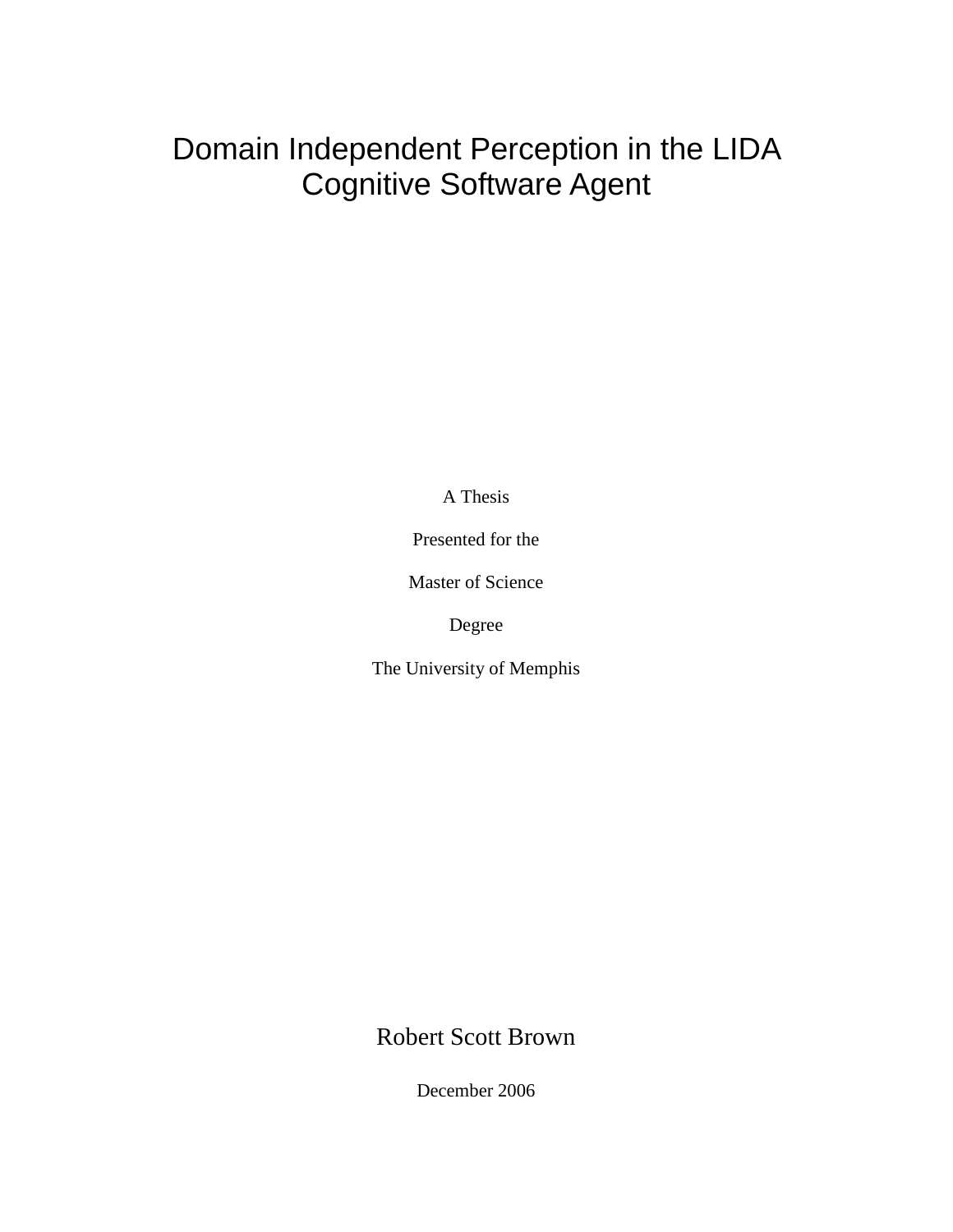## **Abstract**

Brown, Robert S. M.S. The University of Memphis. December, 2006. Domain Independent Perception in the LIDA Cognitive Software Agent. Major Professor: Stan Franklin, Ph.D.

Perception, defined as the process of sensing, recognizing, categorizing and understanding the world around us, is a critical process in any cognitive system. Any autonomous agent, be it natural or artificial, which strives to behave intelligently in all but the simplest environments, must attain a robust level of perception. Such perception allows for the proper recognition of the agent's surroundings and the ability to assimilate, process and act upon sensory input from those surroundings. This paper will present an abstract software model representing a perceptual system that can be embedded in, and tailored for, virtually any environment for which sensory data can be digitally represented in a computer-based software system. The integration of this perceptual system into the existing LIDA cognitive software agent is used as the context for describing this model of perception as a crucial component of a comprehensive model of cognition.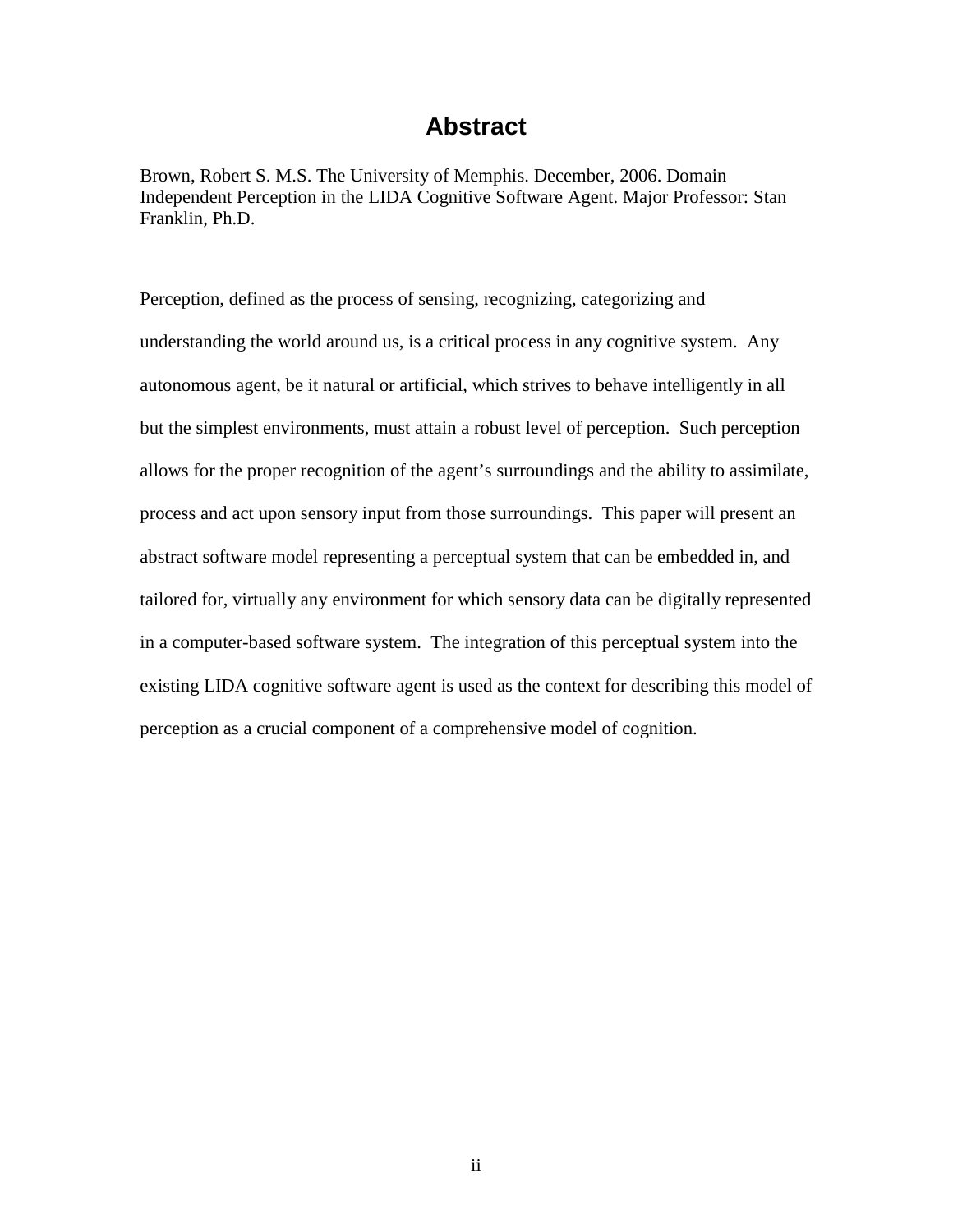# **Table of Contents**

| 1.       |
|----------|
|          |
| 2.       |
|          |
| 3.       |
|          |
| 4.       |
|          |
| 23       |
|          |
| 6.       |
| 7.<br>29 |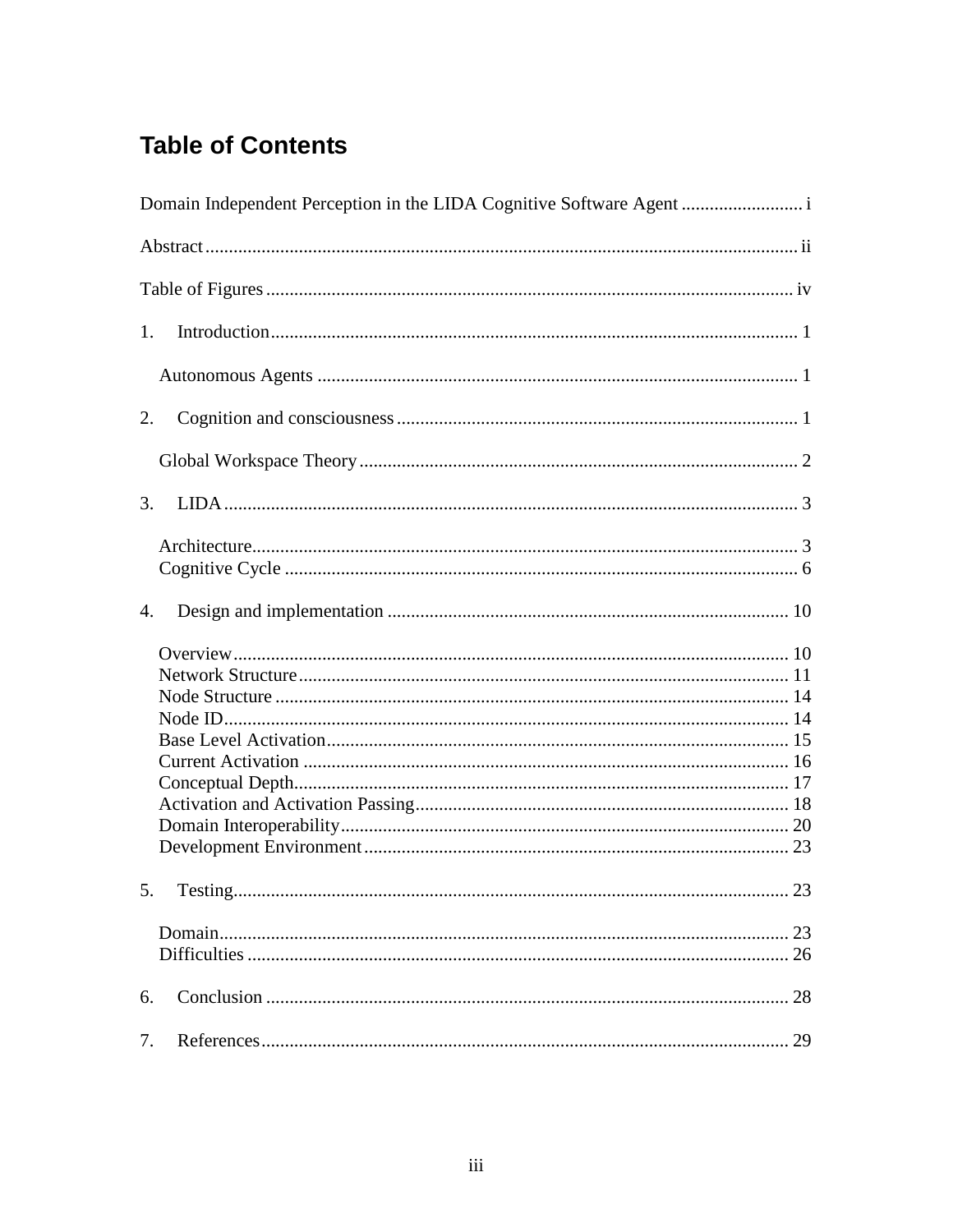# **Table of Figures**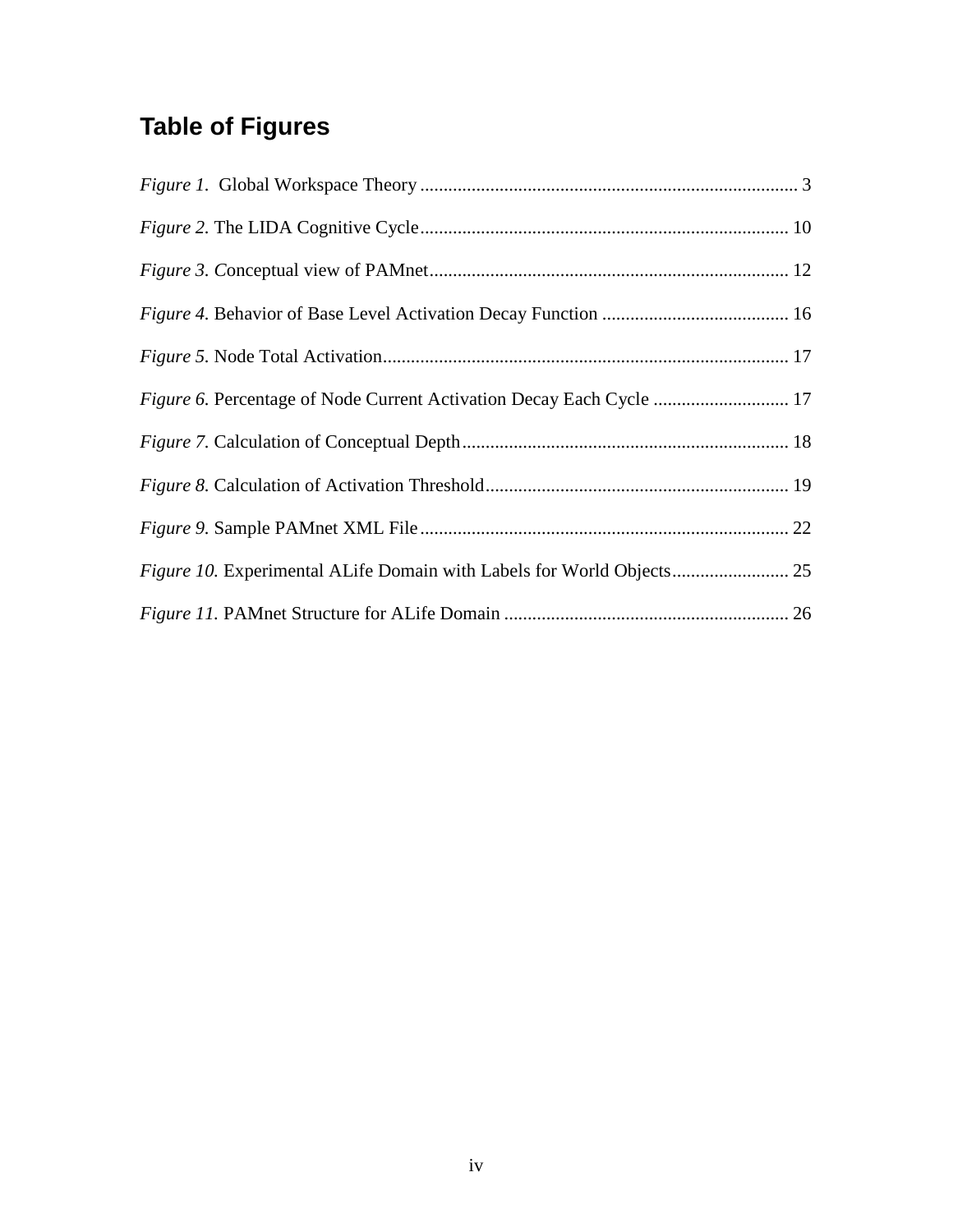## **1. Introduction**

#### **Autonomous Agents**

Within the field of Artificial Intelligence, an autonomous agent is a system that is situated within and is a part of an environment; that senses that environment and acts on it, over time, in pursuit of its own agenda and so as to affect what it senses in the future (Franklin & Graesser, 1996). Examples of agents span across both the biological and nonbiological worlds. Biological agents include humans and most animals, while examples of non-biological agents include some robots and various software agents, including computer viruses. LIDA is an autonomous software agent built upon a theoretical cognitive model of mind.

## **2. Cognition and consciousness**

The purpose of the LIDA system is to model minds; but what exactly do we mean by "mind"? A mind is a control structure for an autonomous agent (Franklin, 1995). In this regard, we are following the physicalist assumption that *minds are simply what brains do*  (Minsky, 1985). Having based our system upon this definition of mind and the assumptions on which it is predicated (for a full discussion of this topic, see Franklin, 1995), our goal is then to formulate an architecture for cognition that is based upon – and supports through scientific experimentation – the known physical and functional architecture of the biological brain.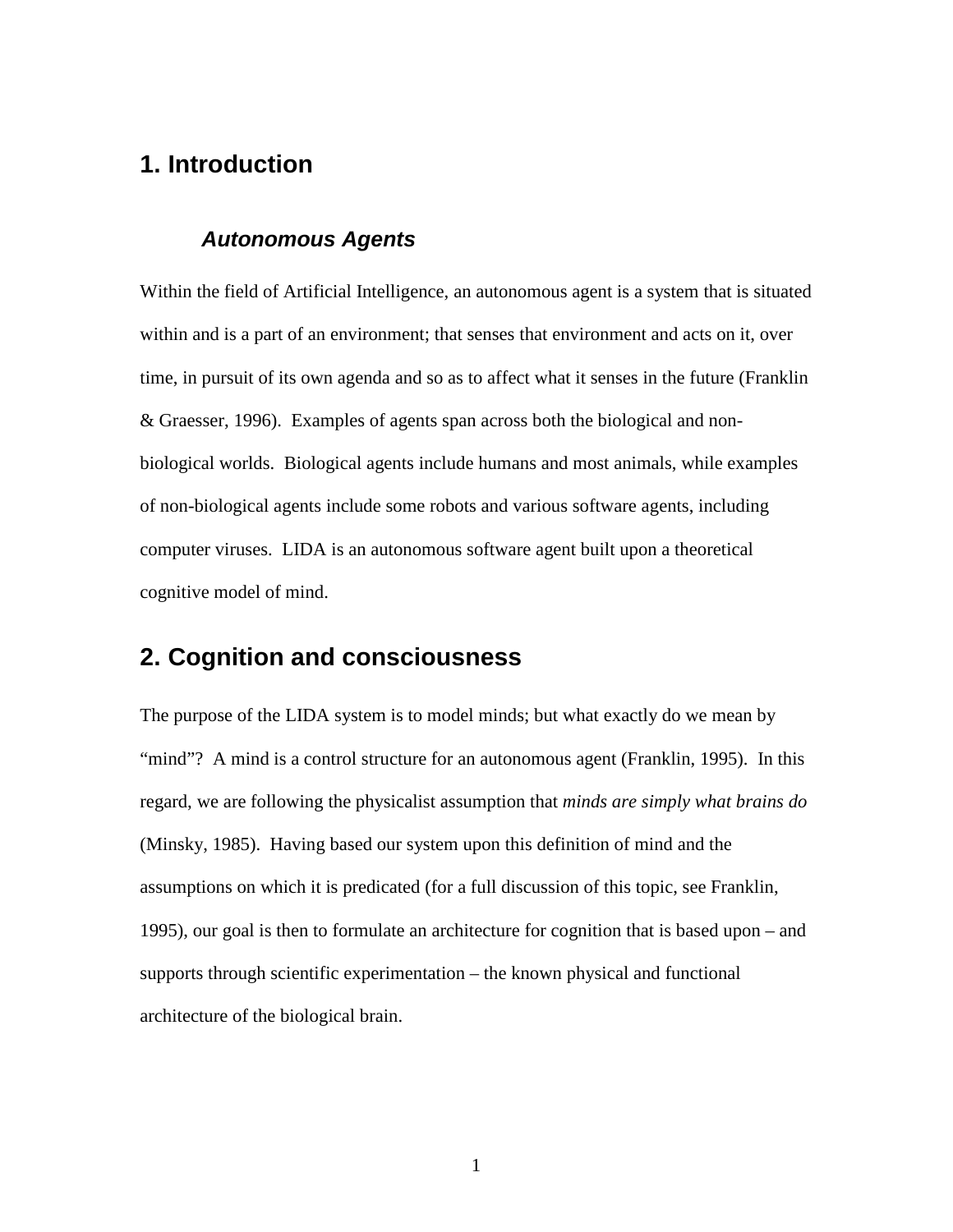Although a formal treatment of human cognition and consciousness is beyond the scope of this paper, a brief description of these concepts and how this research has been applied to, and reflected in, the perceptual system described later may be useful.

#### **Global Workspace Theory**

To model the functional architecture of mind, LIDA is based on Baars' global workspace theory of consciousness (Baars, 1988). Like many others (e.g., Edelman 1987, Minsky 1985), Baars postulates that human cognition is the aggregate functionality of a multitude of relatively small, special purpose processes. Direct communication between these processes is rare and over a narrow bandwidth. This global workspace of processes serves as a means for the forming of coalitions of processes and the broadcast of coalition messages to all unconscious processes. This broadcast provides an opportunity for recruiting additional processes (i.e., schemas) for assistance in handling the current environmental situation. In this sense, consciousness provides a mechanism for dealing with novel or problematic situations that cannot be handled efficiently, or at all, by habituated unconscious processes.

All of this activity takes place under the auspices of contexts (see Figure 1): goal contexts, perceptual contexts, conceptual contexts, and/or cultural contexts. Baars uses goal hierarchies, dominant goal contexts, a dominant goal hierarchy, dominant context hierarchies, and lower level context hierarchies. Each context is itself a coalition of processes. Though contexts are typically unconscious, they strongly influence conscious processes. A key insight of global workspace says that each context is, in fact, a coalition of processors.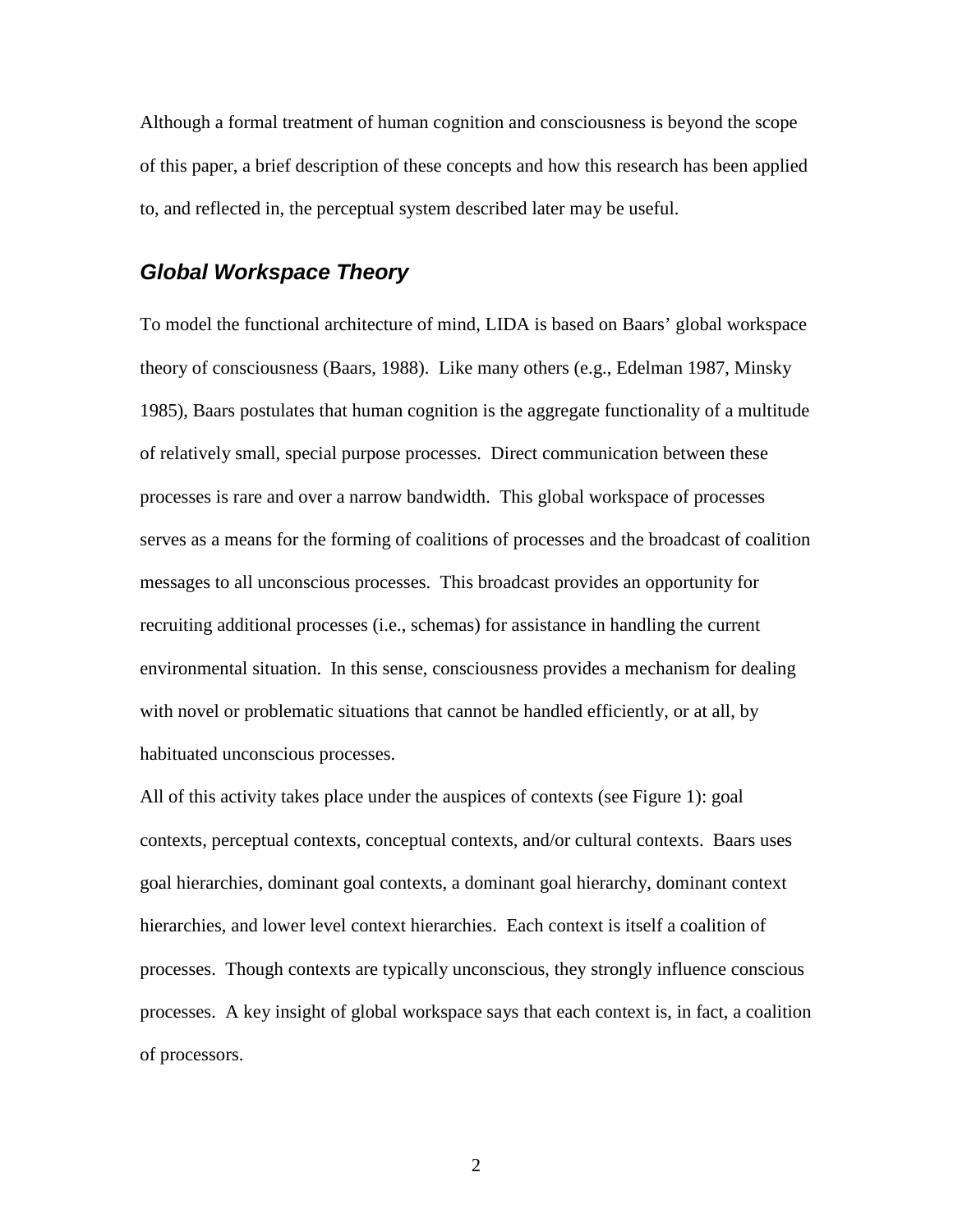

*Figure 1.* Global Workspace Theory

Baars postulates that learning results simply from conscious attention, that is, that consciousness is sufficient for learning. There's much more to global workspace theory, including attention, action selection, emotion, voluntary action, metacognition and a sense of self. One can think of it as a high level theory of cognition.

## **3. LIDA**

### **Architecture**

The LIDA architecture is composed of several more or less discrete modules described below.

#### • Sensory Memory:

This is the area of the system in which sensory stimuli from both the internal and external environment are stored. This memory is extremely short term and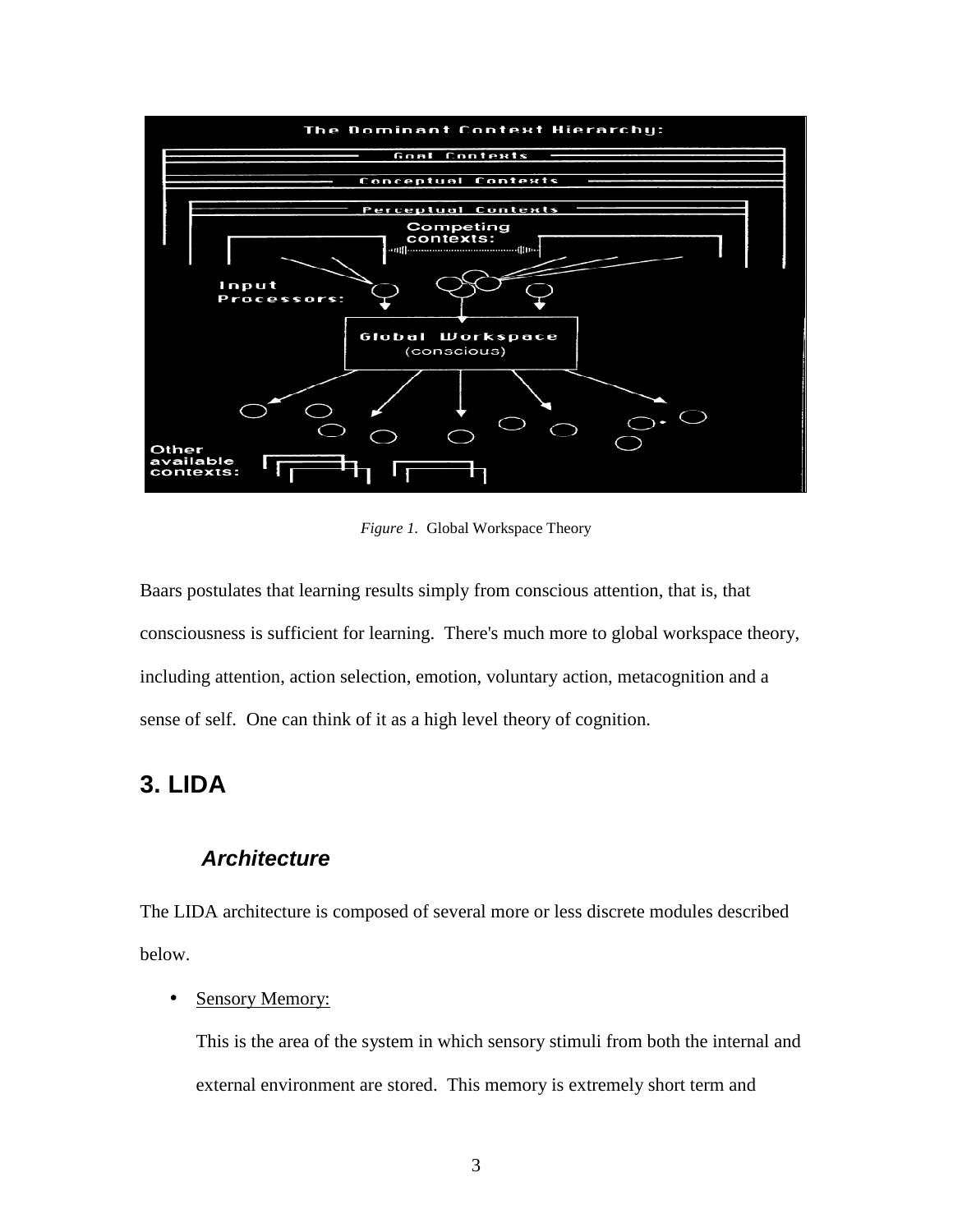represents, for example, patterns of sensation occurring on the receptive field of a particular sensor. This memory can be thought of as a volatile, short term buffer for perceptual memory. Sensory memory outputs direct activation patterns to the low level feature detector nodes of perceptual memory.

• Perceptual Memory:

This area of the LIDA system is implemented as PAMnet and is therefore the subject of this paper. Perceptual memory allows for the recognition and categorization of information retrieved from sensory memory. The output of perceptual memory is a connected subset of the complete nodal structure of the network. This subset of linked nodes is called the percept and represents those perceptual elements recognized through sensation of the environment and becomes a candidate for being brought into consciousness.

• Working Memory:

The contents of working memory are the current percept, as well as a set number of previous percepts. Working memory can be thought of as a preconscious buffer for LIDA's various memory systems.

• Autobiographical Memory:

This component represents those elements of memory for which the situational context of their learning can be recalled. For example, the first meeting of a close friend or the birth of a child would be examples of autobiographical memories. Unlike semantic memories, which do not retain this situational information related to the time of their being learned, autobiographical memories represent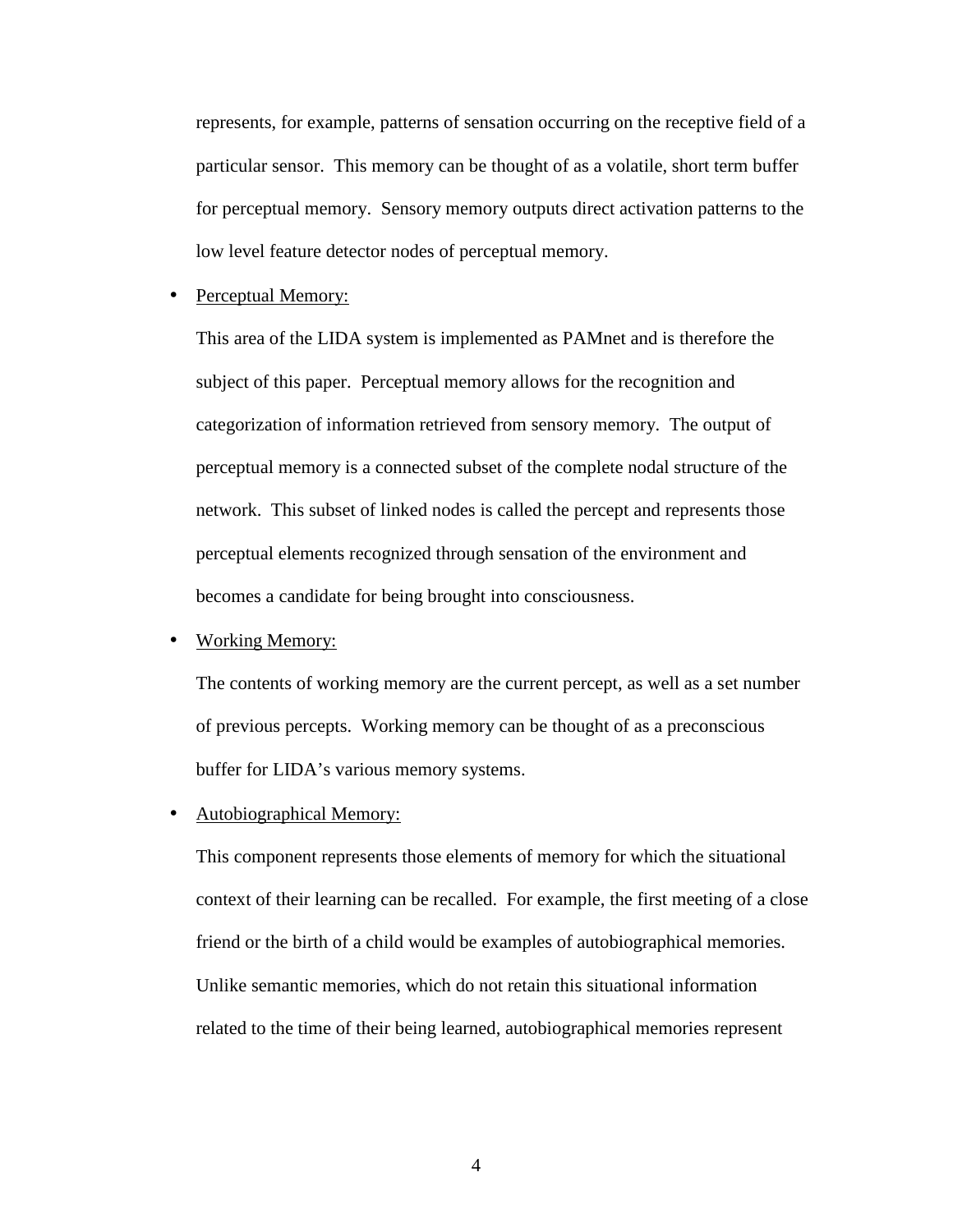specific places and times in the life of the agent. Furthermore, these memories are very long term (they can span the entire life of the agent).

• Transient Episodic Memory:

Similar to autobiographical memory, transient episodic memories retain the space and time elements of their situational context, but these memories are relatively short term (on the order of hours or days). Transient episodic memories that receive enough reinforcement – either through repetition or an emotional context – become candidates for long term autobiographical memory. An example of a transient episodic memory would be remembering where one parked one's car.

• Long-Term Working Memory:

Long term working memory is so-called because it is a combination of those elements of long term autobiographical memory, as well as short term working memory combined to form a full-fledged memory construct that has relevance to the current situation.

Consciousness:

As discussed previously, consciousness in LIDA is based on the global workspace theory. It is therefore modeled as a number of sets of simple processing codelets, each of which is designed for a specific task. These codelets compete within the global workspace for an opportunity to come to consciousness based on their ability to comprehend and process the contents of long term working memory. The exact nature of this competition is described in section 5.2, *Cognitive Cycle*.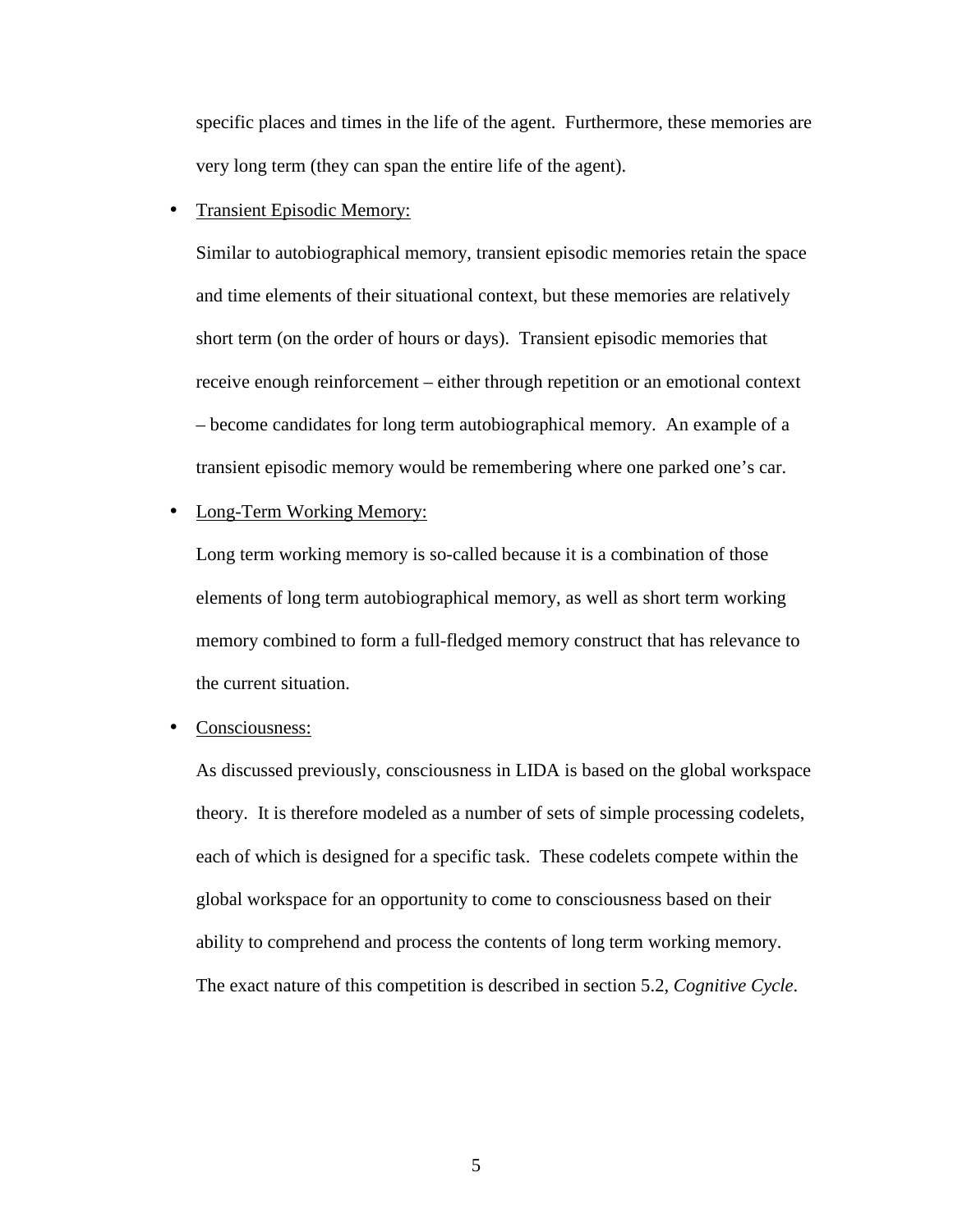#### • Procedural Memory:

Procedural memory contains sets of schemas representing those behaviors that have been previously learned by the agent. These behavioral schemas are generic, abstracted representations of actions and must be instantiated and bound before being executed.

**Behavior Net:** 

The behavior net is the mechanism by which actions are selected and executed. Behavior streams (collections of associated actions with coupled pre- and postcondition values) are created from instantiated actions received from procedural memory. A behavior stream may represent a relatively long-term goal that will require several iterations of low-level action selection to successfully complete. New information coming to consciousness (and therefore recruiting conflicting coalitions of codelets) may cause a previously initiated behavior stream to be abandoned in favor of a new activity.

## **Cognitive Cycle**

The functions of the LIDA system are enacted through the continuing iteration of a cognitive cycle. This cycle contains nine steps, though it is a cycle in the truest sense, with no set beginning or end point. As such, though ordered, any of the steps below can serve as an entry point for the cognitive process.

*1) Perception. Sensory stimuli, external or internal, are received and interpreted by perception producing meaning. Note that this stage is unconscious.*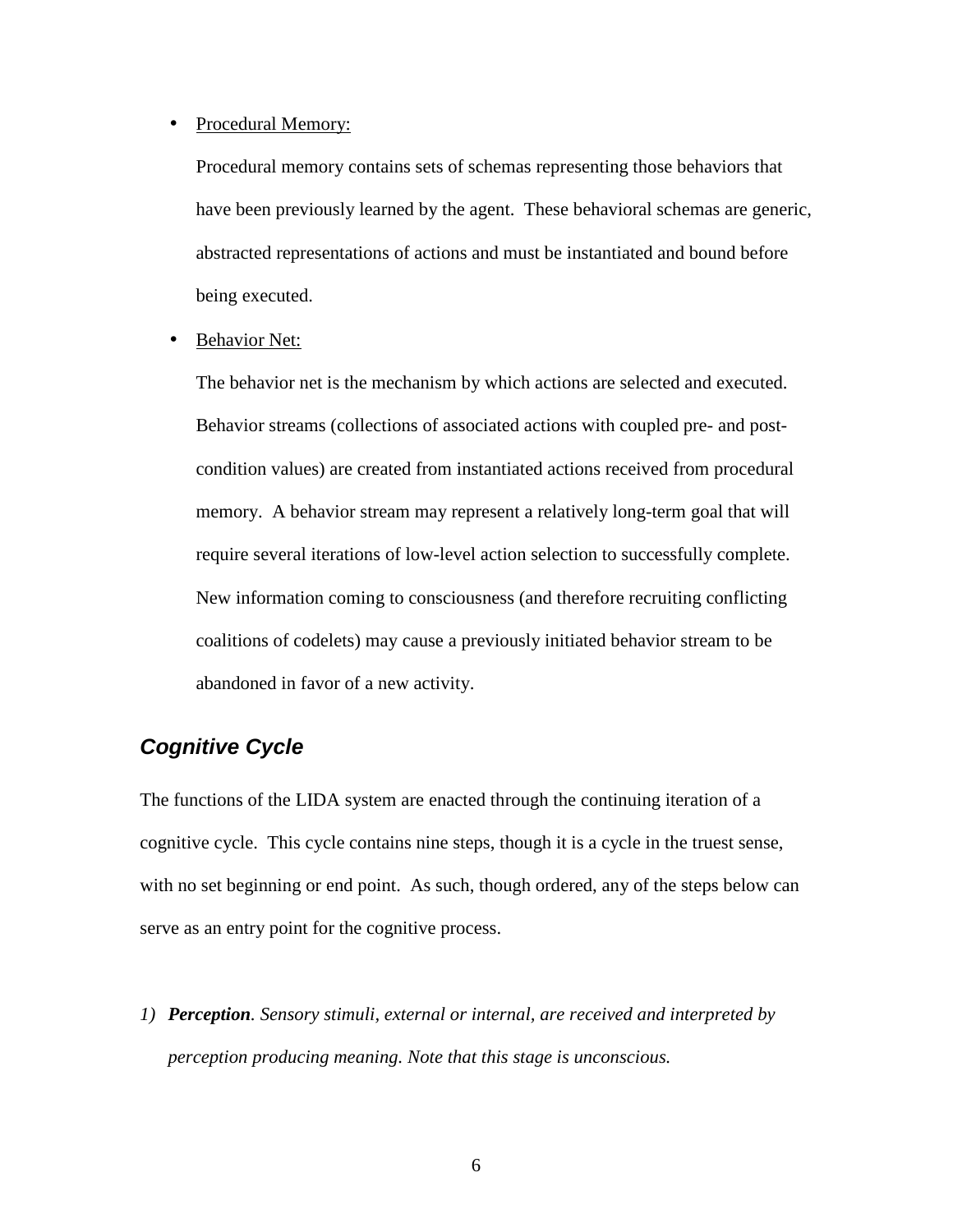- *a) Early perception: Input arrives through senses. Specialized perception codelets descend on the input. Those that find features relevant to their specialty activate appropriate nodes in the PAMnet(a semantic net with activation).*
- b) *Chunk perception: Activation passes from node to node in the PAMnet. The PAMnet stabilizes, bringing about the binding of streams from different senses and chunking bits of meaning into larger chunks of nodes which constitute the percept.*

Pertinent feeling/emotions are identified (recognized) along with objects, categories and their relations by the perceptual memory system.

*2) Percept to Preconscious Buffer. The percept, including some of the data plus the meaning, is stored in preconscious buffers of LIDA's working memory.* 

In humans, these buffers may involve visuo-spatial, phonological, and other kinds of information. Feelings/emotions are part of the preconscious percept.

*3) Local Associations. Using the incoming percept and the residual contents of the preconscious buffers, including emotional content, as cues, local associations are automatically retrieved from transient episodic memory (TEM) and from declarative memory.* 

The contents of the preconscious buffers together with the retrieved local associations from TEM and declarative memory, roughly correspond to Ericsson and Kintsch's longterm working memory (1995) and to Baddeley's episodic buffer (2000). These local associations contain records of the agent's past feelings/emotions, and actions, in associated situations.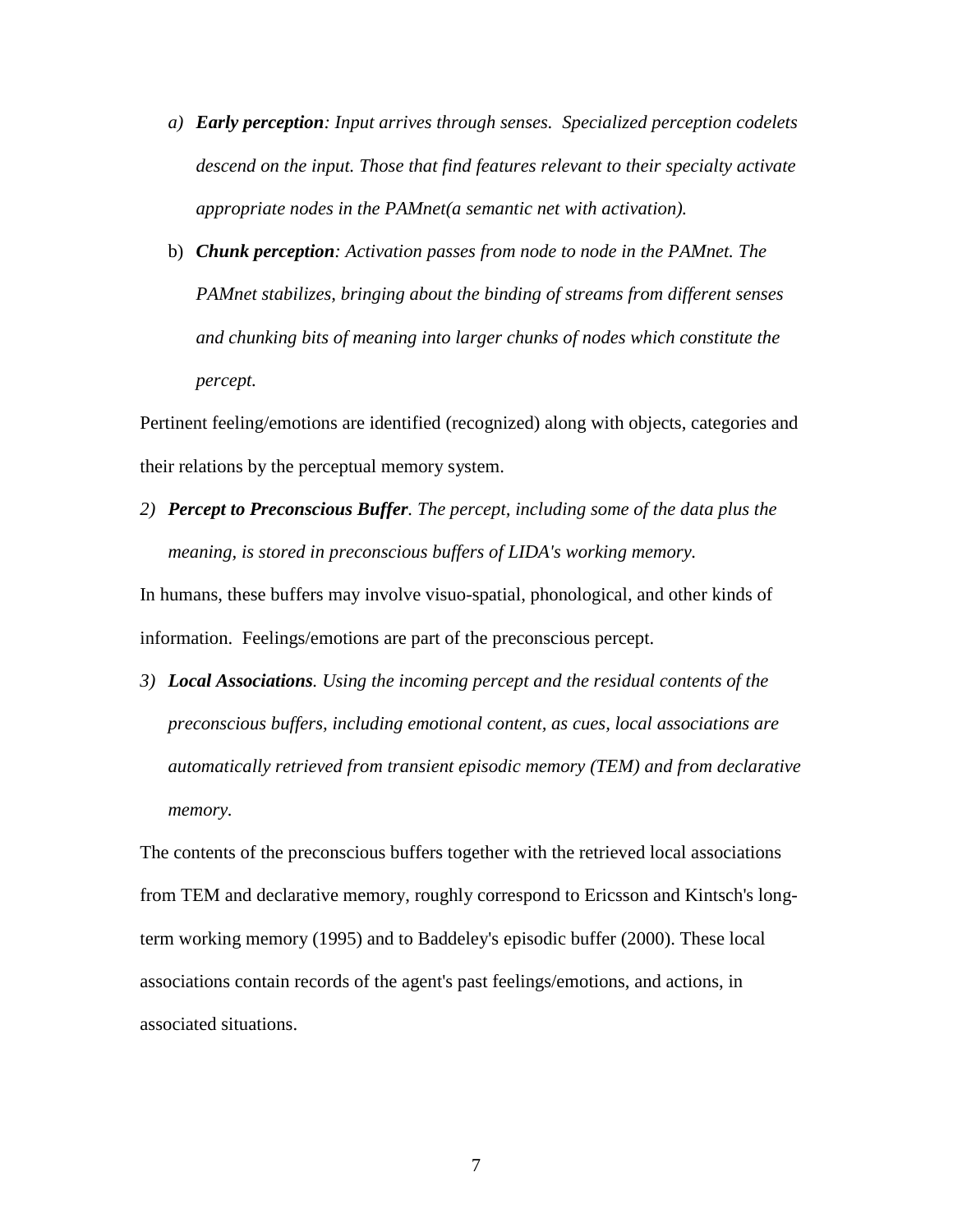*4) Competition for Consciousness. Attention codelets, whose job it is to bring relevant, urgent, or insistent events to consciousness, view long-term working memory. Some of them gather information, form coalitions and actively compete for access to consciousness.* 

The competition may also include attention codelets from a recently previous cycle. Present and past feelings/emotions influence this competition for consciousness. Strong affective content strengthens a coalition's chances of coming to consciousness.

*5) Conscious Broadcast. A coalition of codelets, typically an attention codelet and its covey of related information codelets carrying content, gains access to the global workspace and has its contents broadcast.* 

In humans, this broadcast is hypothesized to correspond to phenomenal consciousness. The conscious broadcast contains the entire content of consciousness including the affective portions. The contents of perceptual memory are updated in light of the current contents of consciousness, including feelings/emotions, as well as objects, categories and relations. Transient episodic memory is also updated with the current contents of consciousness, including feelings/emotions, as events. At recurring times not part of a cognitive cycle, the contents of transient episodic memory are consolidated into longterm declarative memory. Procedural memory (recent actions) is updated (reinforced) with the strength of the reinforcement influenced by the strength of the affect.

*6) Recruitment of Resources. Relevant behavior codelets respond to the conscious broadcast. These are typically codelets whose variables can be bound from information in the conscious broadcast.*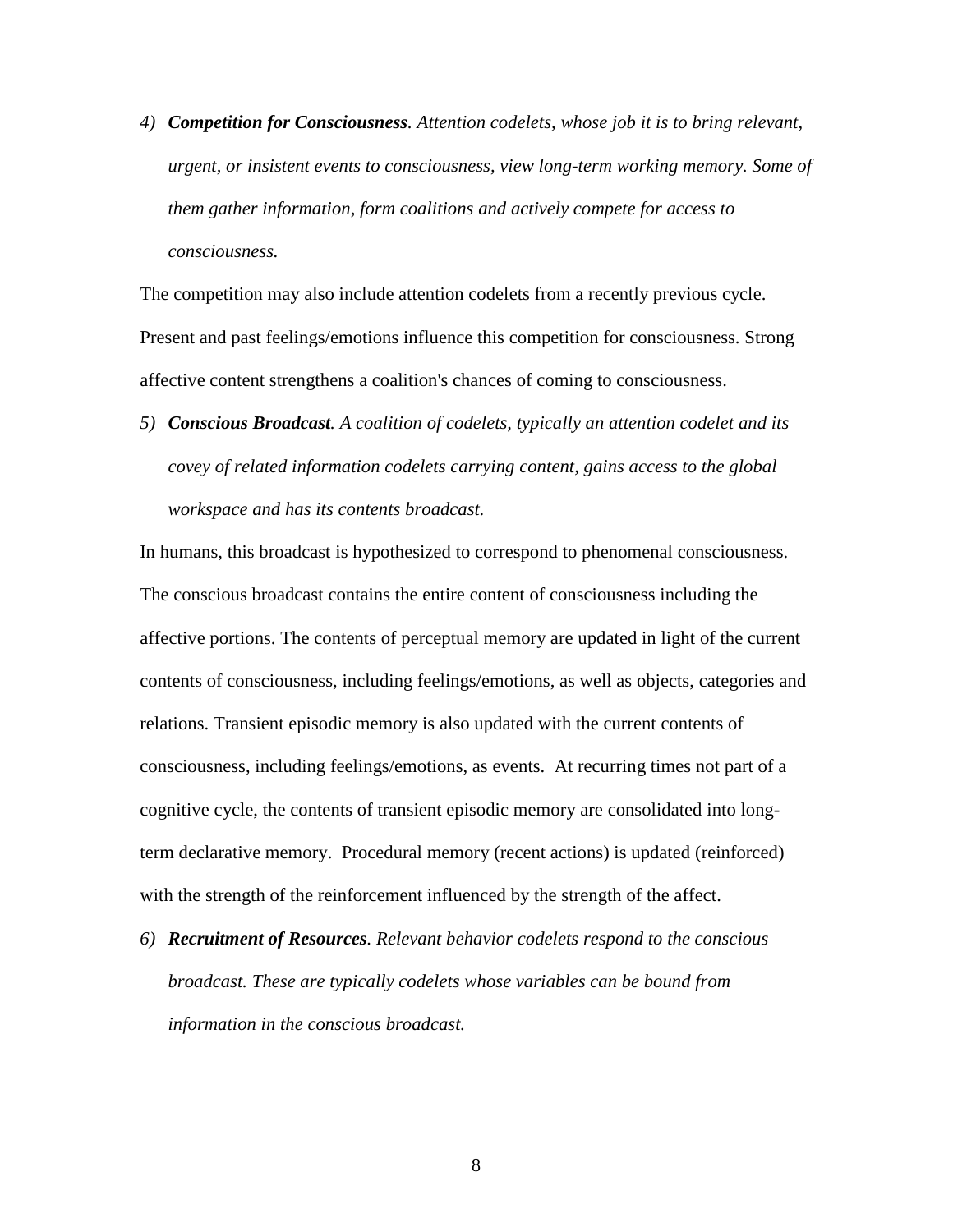If the successful attention codelet was an expectation codelet calling attention to an unexpected result from a previous action, the responding codelets may be those that can help to rectify the unexpected situation. Thus consciousness solves the relevancy problem in recruiting resources. The affective content (feelings/emotions)together with the cognitive content, help to attract relevant resources (processors, neural assemblies) with which to deal with the current situation.

*7) Setting Goal Context Hierarchy. The recruited processors use the contents of consciousness, including feelings/emotions, to instantiate new goal context hierarchies, bind their variables, and increase their activation.* 

It is here that feelings and emotions most directly implement motivations by helping to instantiate and activate goal contexts, and by determining which terminal goal contexts receive activation. Other, environmental, conditions determine which of the earlier goal contexts receive additional activation.

## 8) *Action Chosen. The behavior net chooses a single behavior (goal context), perhaps*

*from a just instantiated behavior stream or possibly from a previously active stream.* This selection is heavily influenced by activation passed to various behaviors influenced by the various feelings/emotions. The choice is also affected by the current situation, external and internal conditions, by the relationship between the behaviors, and by the residual activation values of various behaviors.

*9) Action Taken. The execution of a behavior (goal context) results in the behavior codelets performing their specialized tasks, which may have external or internal consequences, or both.*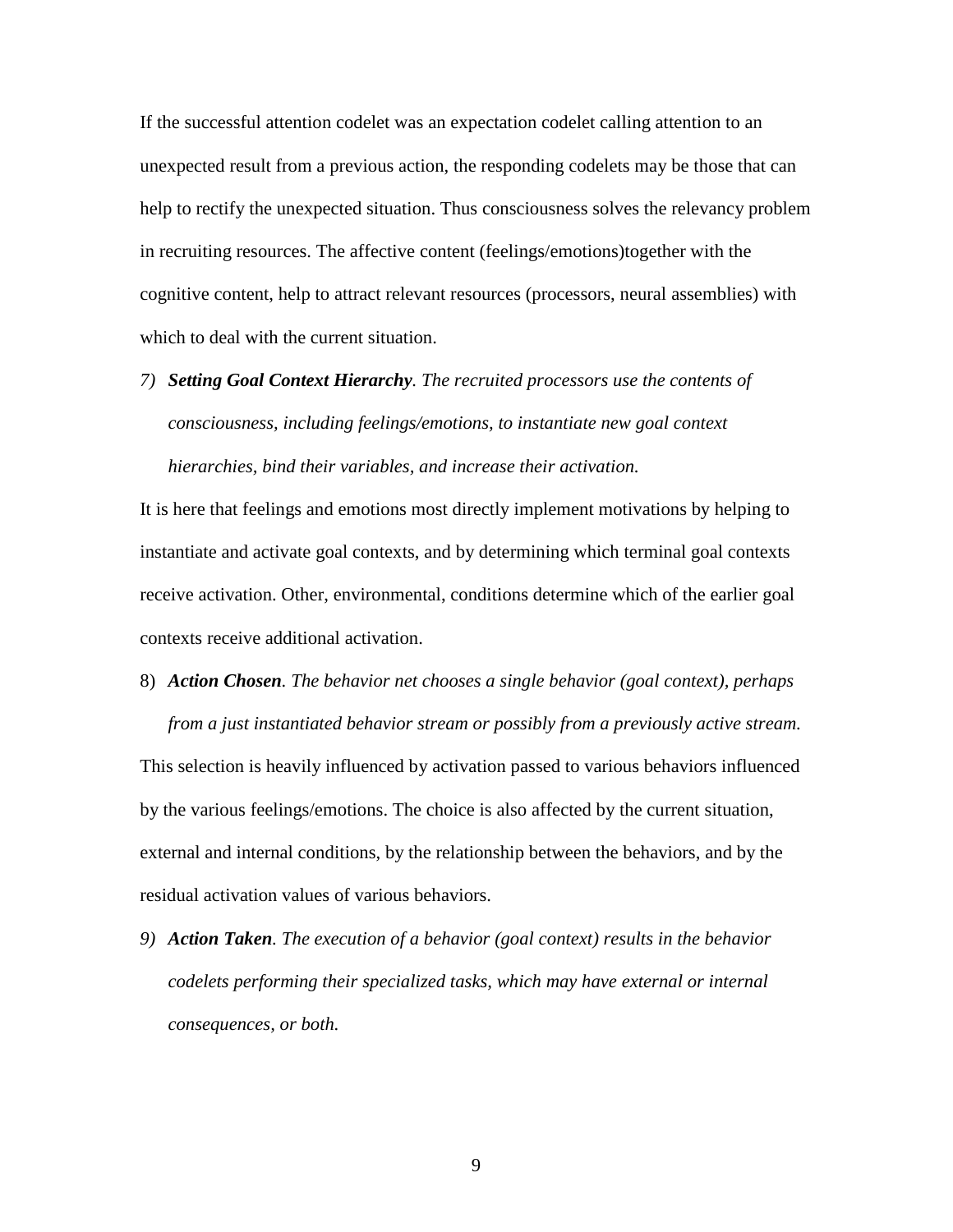This is LIDA taking an action. The acting codelets also include at least one expectation codelet (see Step 6) whose task it is to monitor the action and to try and bring to consciousness any failure in the expected results. We suspect that cognitive cycles occur five to ten times a second in humans, overlapping so that some of the steps in adjacent cycles occur in parallel (Baars & Franklin, 2003). Seriality is preserved in the conscious broadcasts.



*Figure 2.* The LIDA Cognitive Cycle

## **4. Design and implementation**

### **Overview**

LIDA's perception module is known as the **P**erceptual **A**ssociative **M**emory **net**work, or PAMnet. Fundamentally, PAMnet is implemented as a semantic network with passing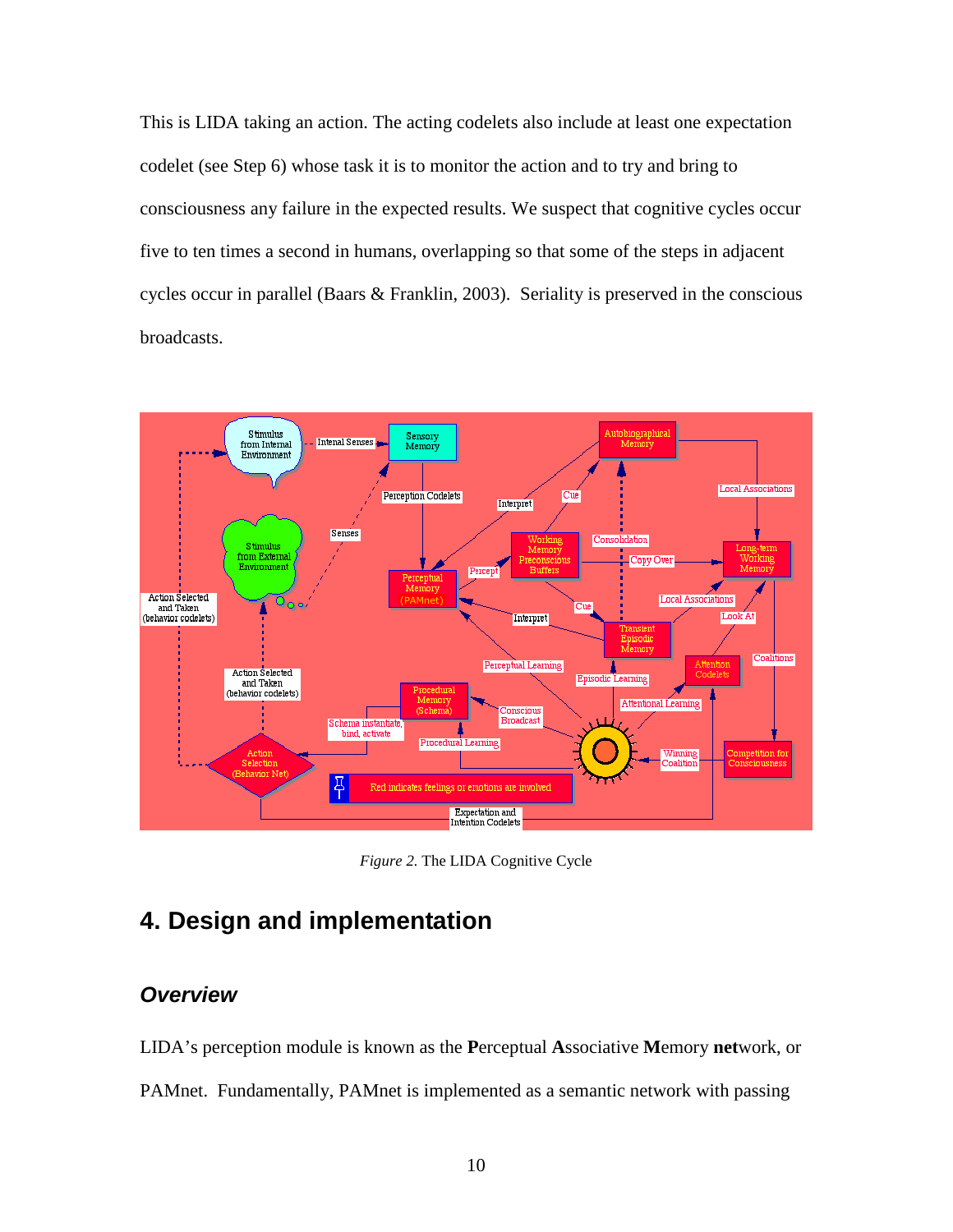activation. A semantic network is a directed graph of nodes that represent definitional information about a particular domain (Sowa, 1992). In PAMnet, this graph of nodes is an abstract framework that is well-suited to building a semantic repository that can represent many different kinds of perceptual knowledge. Given a perceptual learning mechanism, the definitional context of the network can be built iteratively over time from a relatively sparse set of initial content. In practice, PAMnet can be connected to a domain-specific sensory system (e.g., a camera) and the nodes of the network represent both highly contextualized features (i.e., groups of colored pixels) as well as abstracted objects and concepts (e.g., a face or an apple).

#### **Network Structure**

Architecturally, PAMnet is structured as a hierarchical network of nodes. Conceptually, PAMnet nodes can be thought of as analogous to Barsalou's perceptual symbols (Barsalou, 1999). Typically, this hierarchy of nodes is visually represented as a tree or forest structure and PAMnet is no exception (typical discussions of PAMnet behavior make liberal use of terms such as "top-down" or "bottom-up"). Often, PAMnet's hierarchy is represented as a radial network with the "root" being the center of an evergrowing circular structure of inter-connected nodes (Figure 3).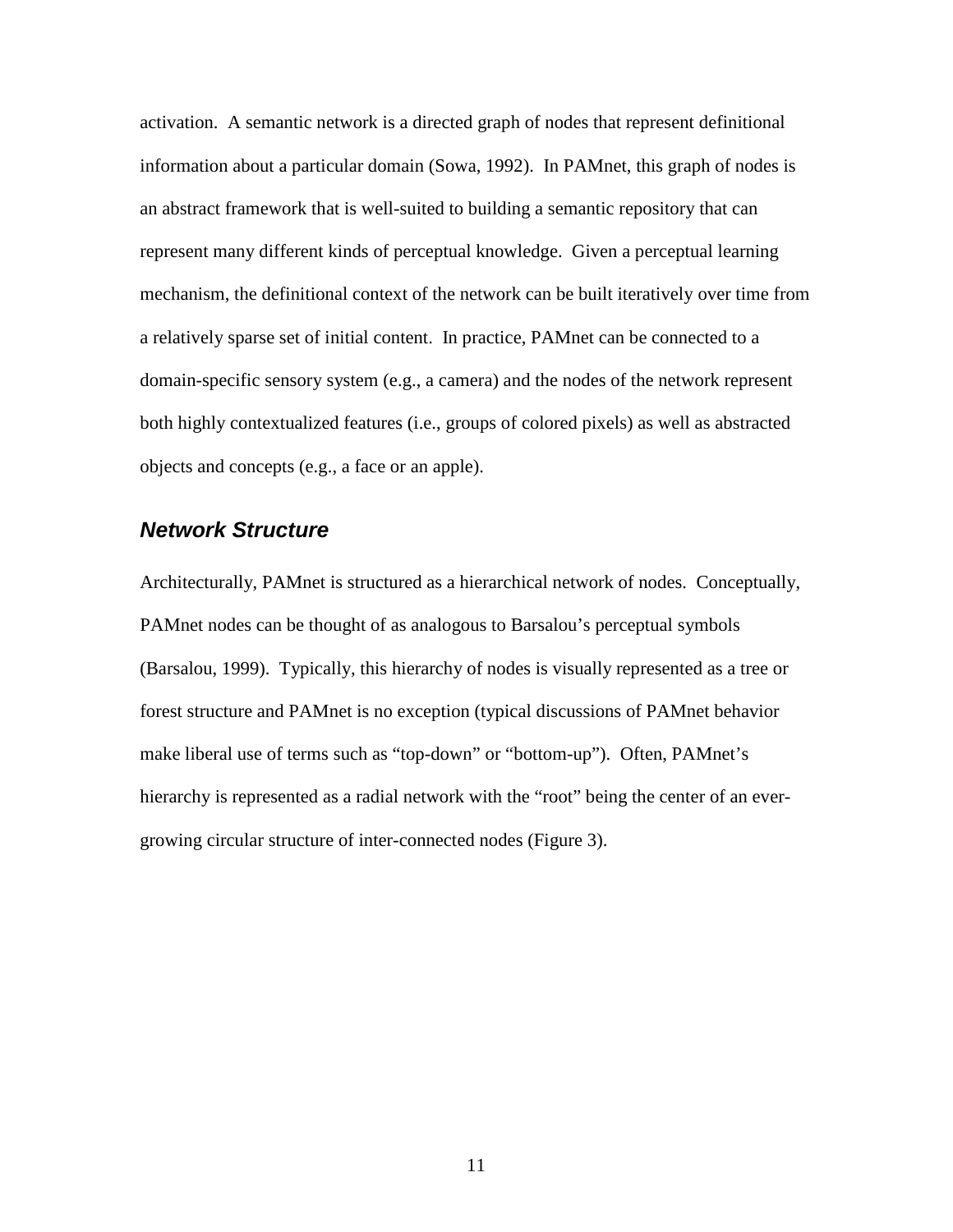

*Figure 3. C*onceptual view of PAMnet

PAMnet also makes use of the notion of conceptual depth (Mitchell, 1993). Originally used in Mitchell's slipnet system, conceptual depth is a measurement used to objectively represent the level of complexity of a particular perceptual component. For example, low-level feature detector nodes that respond directly to sensory stimuli (e.g., visual stimulation representing a line segment at a particular angle) are considered to be at extremely low conceptual depth. Such nodes can be imagined to exist along the fringe of the network and, indeed, are located thusly in the PAMnet implementation. By contrast, a node representing a human face would be at very high conceptual depth and reside closer to the network's center. Such high-concept nodes, in fact, aggregate many lowerlevel nodes which, in sum, feed connectivity into ("fan-in") the higher-level object or category. For example, many different nodes representing line segments at various angles are connected to slightly higher-level nodes representing basic shapes (for example, three low-level feature detectors representing " $\angle$ " " $\angle$ " and " $\Box$ " all might feed into a "triangle node", representing the visual object " $\Delta$ "). These basic shapes feed into slightly more complex nodes, which can be thought of as analogous to geons in the sense of Biederman (1987), which are likewise connected to even higher concept nodes, which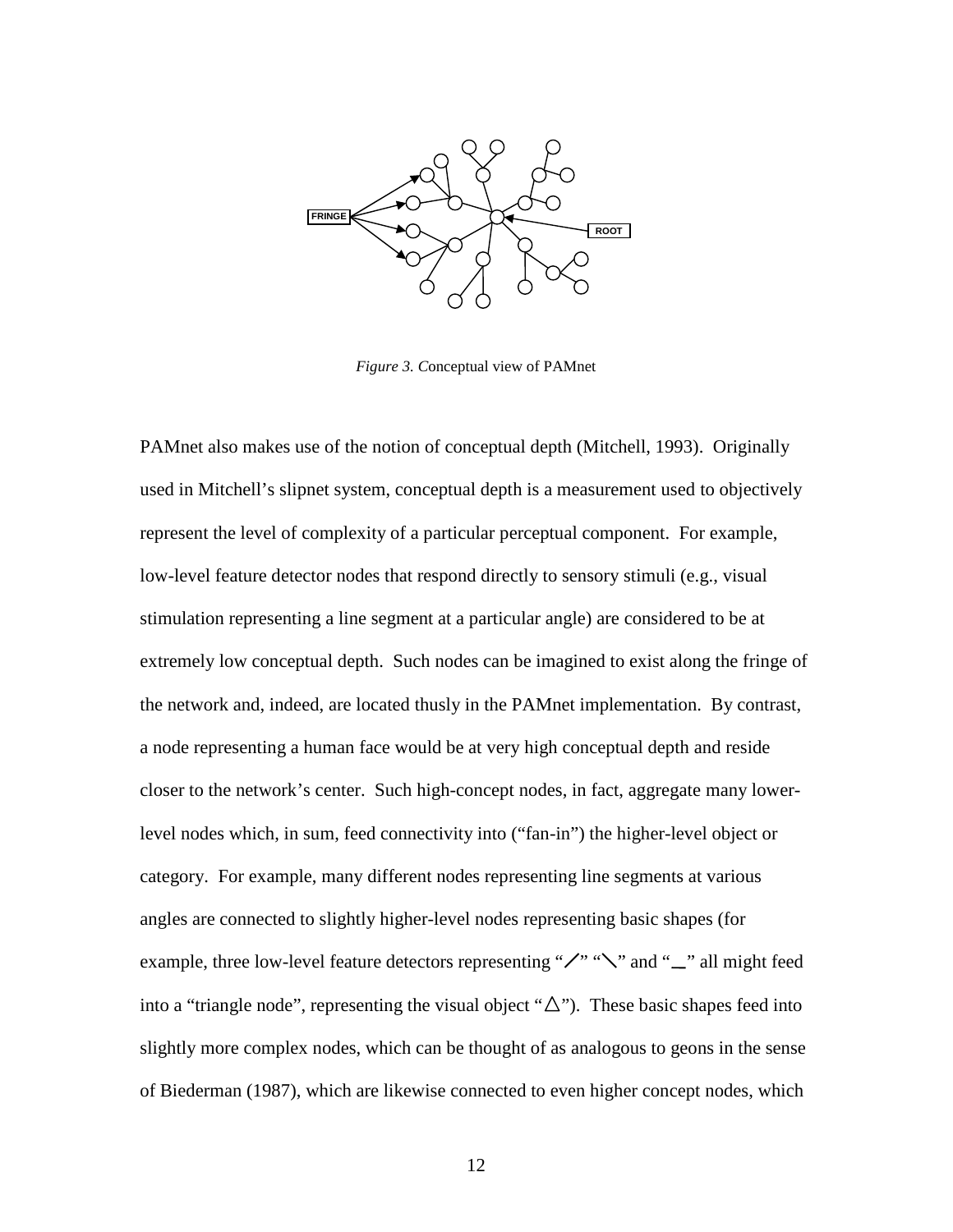might represent real-world objects. As we traverse the network from lower to higher conceptual depth, the "meaningfulness" of nodes increases.

Primitive feature detectors – those nodes at the very lowest conceptual depth – exist at the extreme fringe of the network and are directly connected to sensory receptors. As such, activation levels are absolute for these nodes; i.e., they are either on or off depending solely on whether or not they are receiving stimulation from receptors (though this need not necessarily be the case; for other domain implementations, it may be useful to model even primitive feature detectors with continuous levels of activation). The sensory receptors that connect to primitive feature detectors are themselves directly coupled with the environment. Because of this explicit coupling with the environment, these areas of the system are, in fact, domain *dependent*. The domain dependent areas of the system include the sensory receptors, as well as the infrastructure that manages their coupling to primitive feature detectors. Further, the feature detectors themselves are domain dependent and their contents, configuration and topology are set permanently – they are not governed by the same learning processes that constantly alter the makeup of the rest of the nodes in PAMnet. This domain dependence is to be expected and, indeed, is required for any system designed to operate in an environment. For example, the human brain is remarkably flexible and adaptive, with neural pathways and connections being established, abolished and re-established constantly. However, our sensory organs, the central nervous system that directly connects to the brain, and the front-line neural cell assemblies that react directly to sensory input are governed by DNA rather than environment and are relatively unchanging and permanent. Likewise, any artificial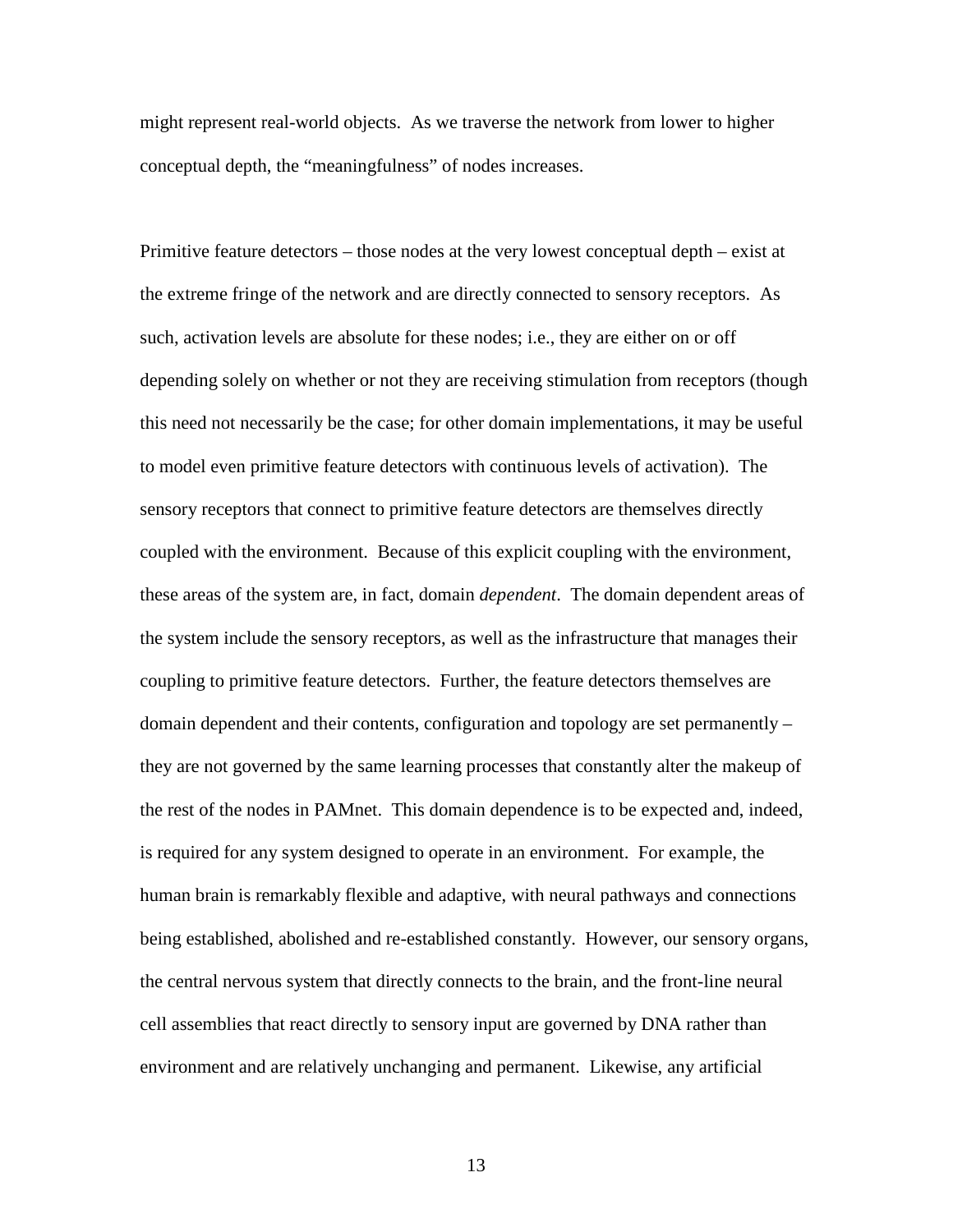system that operates in an environment (and satisfies the Franklin/Graesser definition of *agent*) will require some level of domain dependence in its sensory array.

#### **Node Structure**

Perceptual knowledge (that is, an abiding understanding of the environment in which the agent lives) is implicitly represented in PAMnet by the combination of the content of the nodes and the particular arrangement of those nodes in the network at any given time. Both the content and arrangement of nodes will be constantly changing, particularly in a learning-enabled version of PAMnet. The content of each node is composed of four elements: 1) the node identifier: a machine-level globally unique ID used to track and distinguish the node from others, 2) base level activation: a numeric value, learned over time, representing a node's default activation level, 3) current activation: a numeric value representing the total level of activation currently within the node and 4) a list of links for the other nodes in the network to which this node is connected.

#### **Node ID**

The node's ID is a unique identifier and is used programmatically for tracking, organizational and lookup purposes. This ID should not be thought of as the "name" of the node. For purposes of discussion, it is often much easier for humans to refer to named nodes in the PAMnet, such as the "chair node" or the "apple node". However, in a fully embodied learning agent employing a PAMnet implementation for its perceptual system, the meaning of any particular node (from an outside observer's perspective) may change over time because the contextual landscape of the network will be constantly changing due to the learning process. However, *a node's ID remains static and*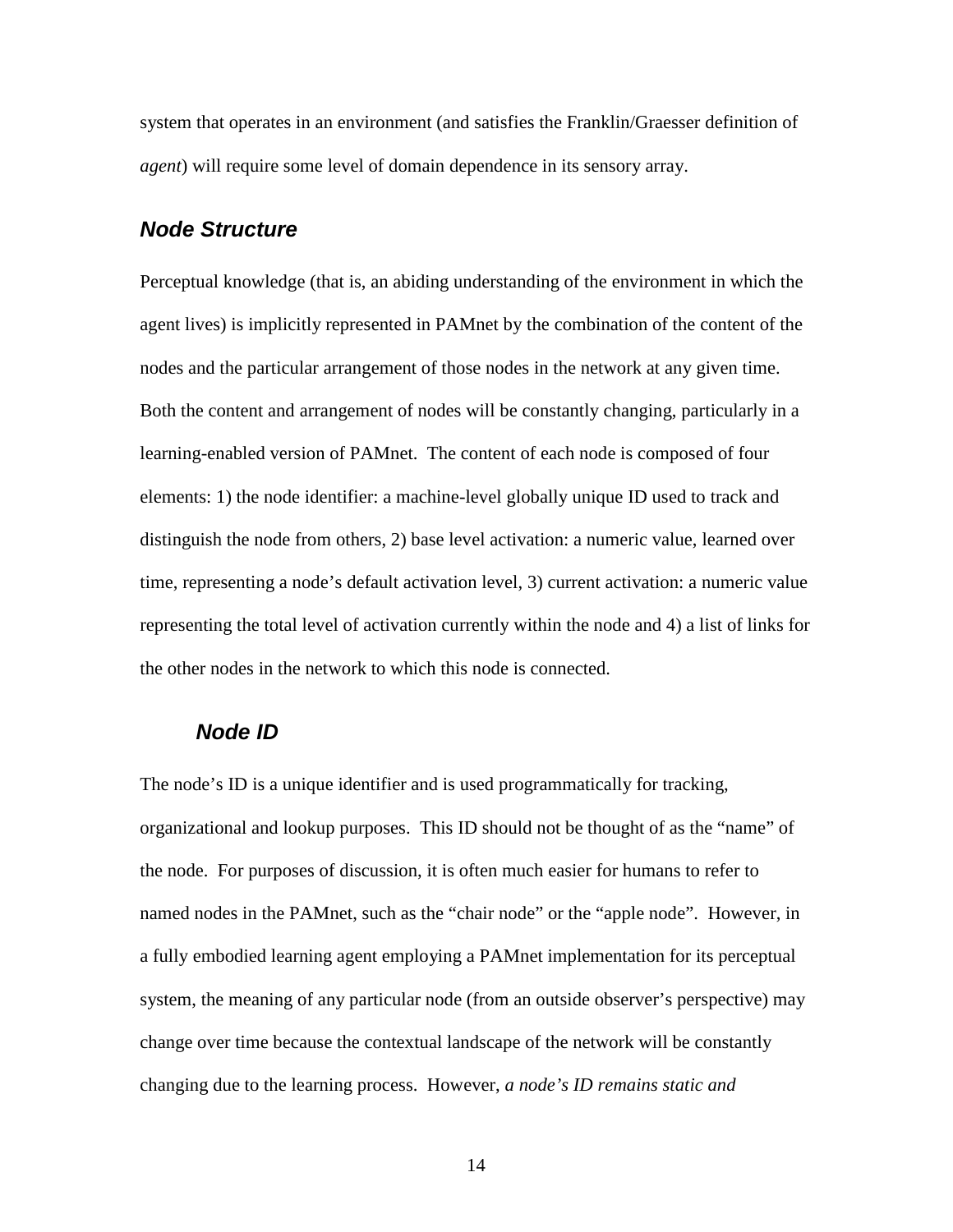*unchanging*. For example, a node that starts out as a newly-learned object node will relatively soon be placed under the context of a category node, as other members of the category are learned and assimilated. This can be thought of as analogous to the way small children learn. A young child, upon first encountering and learning to recognize a pet dog, will then apply the label "dog" to many similar four-legged creatures. However, over time the child learns the difference between dog, cat, cow, pig, etc (this is analogous to the notion of "constructivism" from Cognitive Psychology (Piaget, 1972). In this context, what starts out as a "dog" category might evolve over time to become "pet", "mammal", ultimately even "animal", with more specific category and object nodes added as children in the subtree extending beneath the node at lower conceptual depth. From an implementation perspective, the node's ID has remained constant and unchanging, even though the meaning of the node has evolved over time, as the learning process changes the network structure.

#### **Base Level Activation**

Base level activation is used in perceptual learning and, as such, the values are static in the current PAMnet implementation. Nodes with a high base level activation represent those elements of perceptual memory that have been reinforced over time, through learning, such that they achieve higher total activation levels (total activation being a function of a node's base and current activation levels) – and thus, inclusion in the percept – much easier than newer, relatively unlearned, nodes. Through the learning process, those nodes which make it to consciousness again and again have their base level activation reinforced. All nodes have their base level activation decay over time. The decay rate follows an inverse sigmoidal function of the current value of the base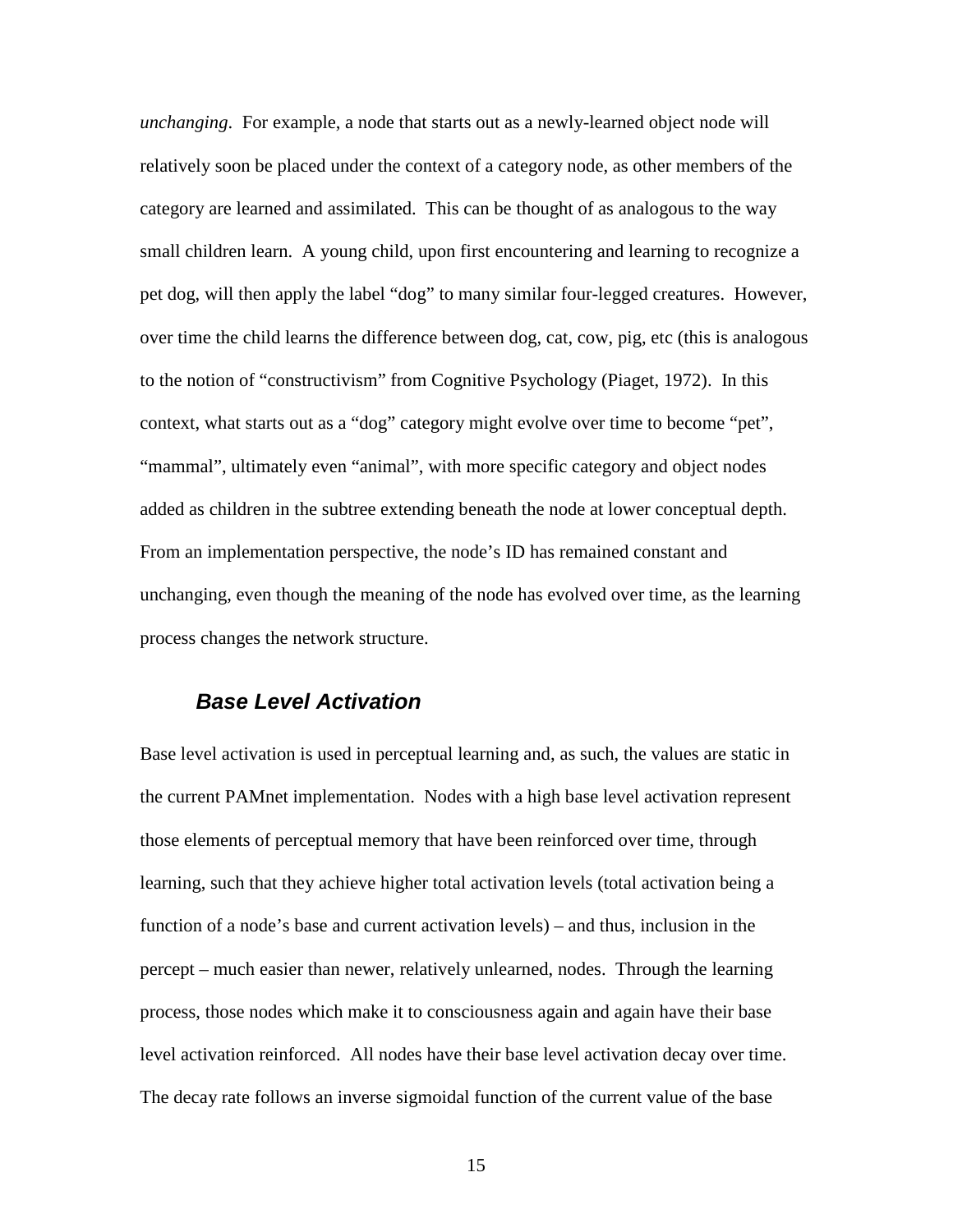level activation.



*Figure 4.* Behavior of Base Level Activation Decay Function

The higher the base level activation (and thus, the more reinforcement a node has received), the slower its decay rate. This behavior implements the notion that those nodes which receive reinforcement over and over are more likely to be useful, until they reach a point of relative permanence in perceptual memory. Conversely, those nodes which are created through the profligacy of learning, but are ultimately not useful (indeed, the vast majority of nodes created through perceptual learning fall into this category) will decay away and will be removed from the network. This "survival of the fittest" approach echoes evolutionary processes found throughout nature.

#### **Current Activation**

A node's current activation level is constantly changing as activation is received from input connections, and quickly decays over time. At any given point in time, a node's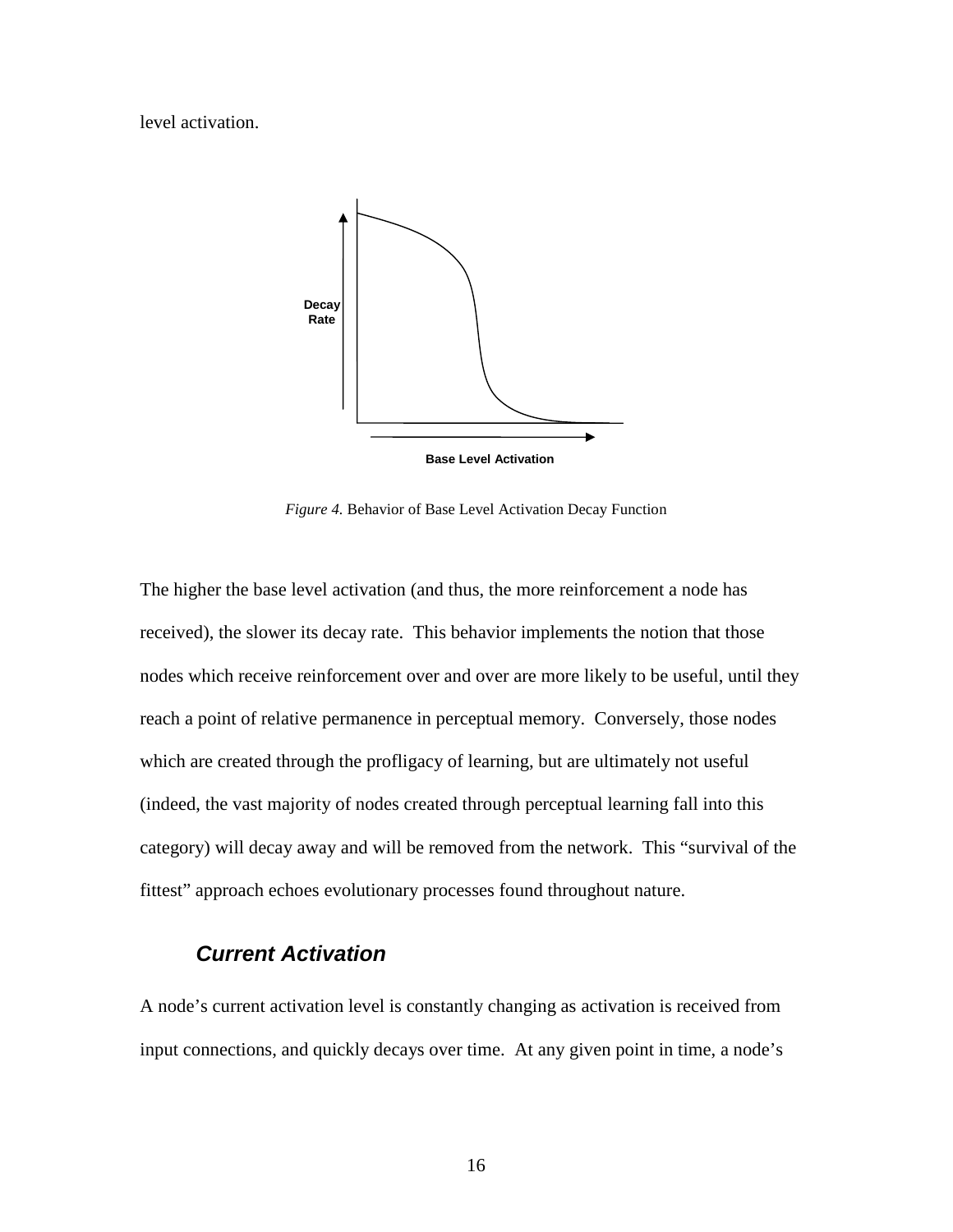total activation  $(a)$  is equal to the sum (or some other function) of its base level activation (β) and current (γ) activation.

$$
\alpha = \beta + \gamma
$$

*Figure 5.* Node Total Activation

Like the base level decay rate, a node's current activation also experiences decay. However, the decay rate for a node's *current* activation is very swift, with most nodes losing current activation in less than one second. Through computational metering, the current implementation of PAMnet experiences a single cognitive cycle every 200 milliseconds. With each cycle, all nodes in PAMnet lose a percentage of their current activation as a function of the value of the nodes' conceptual depth  $(\delta)$ . The value of a node's current activation cannot fall below zero.

 $\%$  decay = 100 -  $\delta$ 

*Figure 6.* Percentage of Node Current Activation Decay Each Cycle

#### **Conceptual Depth**

Conceptual depth  $(\delta)$  is represented in PAMnet as a numerical value with a minimum of zero (indicating the node as a primitive feature detector) and a normalized maximum value of 100 (there is no upper bound to the non-normalized raw value of a node's conceptual depth). As stated previously, a node's conceptual depth represents its level of complexity, abstractness and meaning. These are relatively fuzzy concepts, but the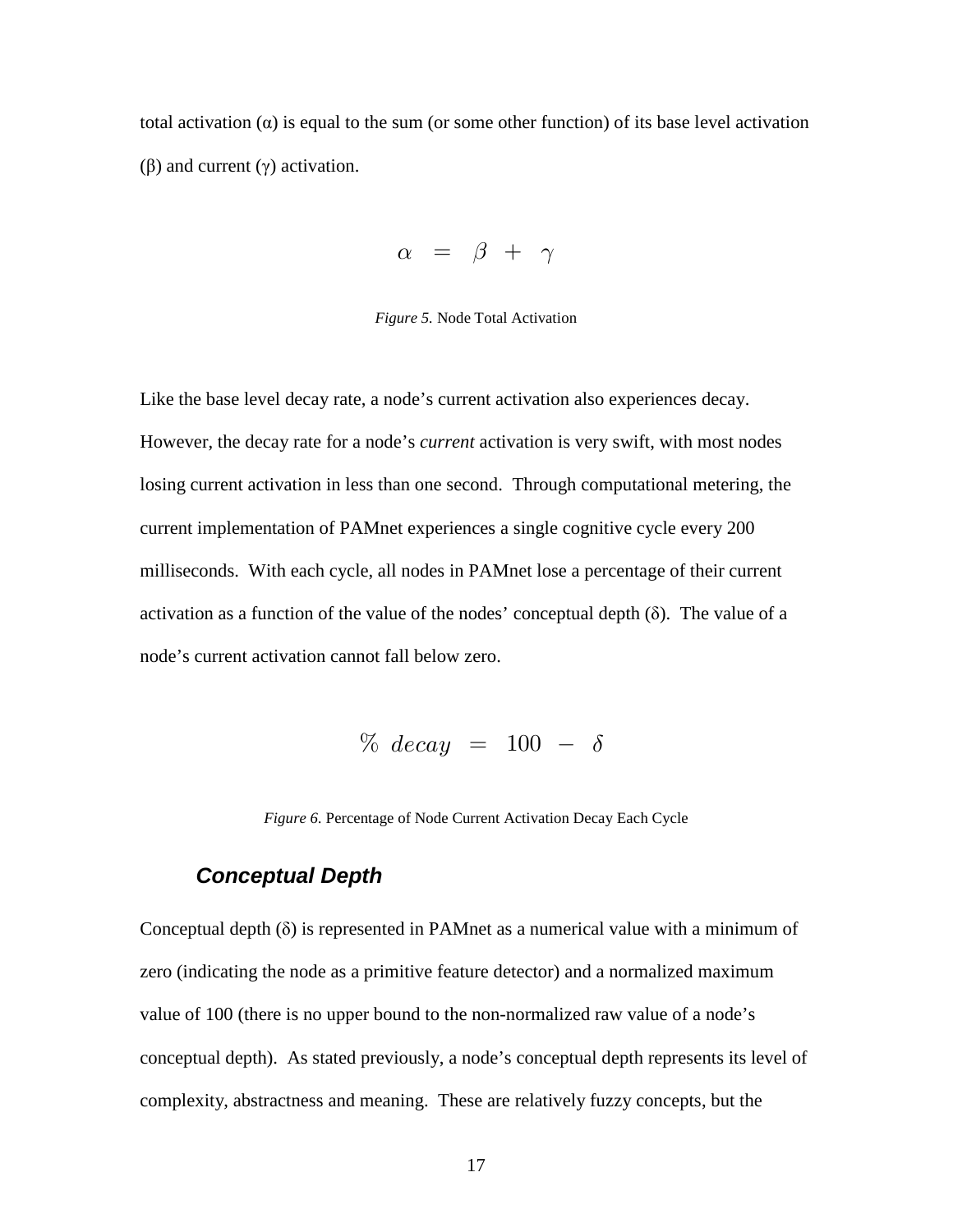general notion is that the higher a node's conceptual depth, the more meaningful that node is from a cognitive perspective. A node's conceptual depth is calculated as the product of its level of input linkage  $(\kappa)$  and its "layer depth"  $(\lambda)$ .

$$
\delta = \kappa \cdot \lambda
$$

#### *Figure 7.* Calculation of Conceptual Depth

A node's input linkage, κ, represents the number of links feeding into this node, both directly and indirectly. Therefore, the κ value for a particular node is the sum of the κ values of all of its children, plus the number of its children (since each child node will provide exactly one input link to the parent).

The layer depth,  $\lambda$ , of a node is simply a measurement of a node's distance from the fringe (i.e., how many "layers" deep the node resides). It is simply calculated as the fewest number of steps needed to traverse the network from any fringe node to the node in question. As the structure of the network changes, a node's linkage value and layer depth are re-calculated, resulting in a dynamic update of the node's conceptual depth value.

## **Activation and Activation Passing**

Nodes at higher conceptual depth require more activation than lower-concept nodes in order to be above threshold and eligible for inclusion in the percept. Therefore, the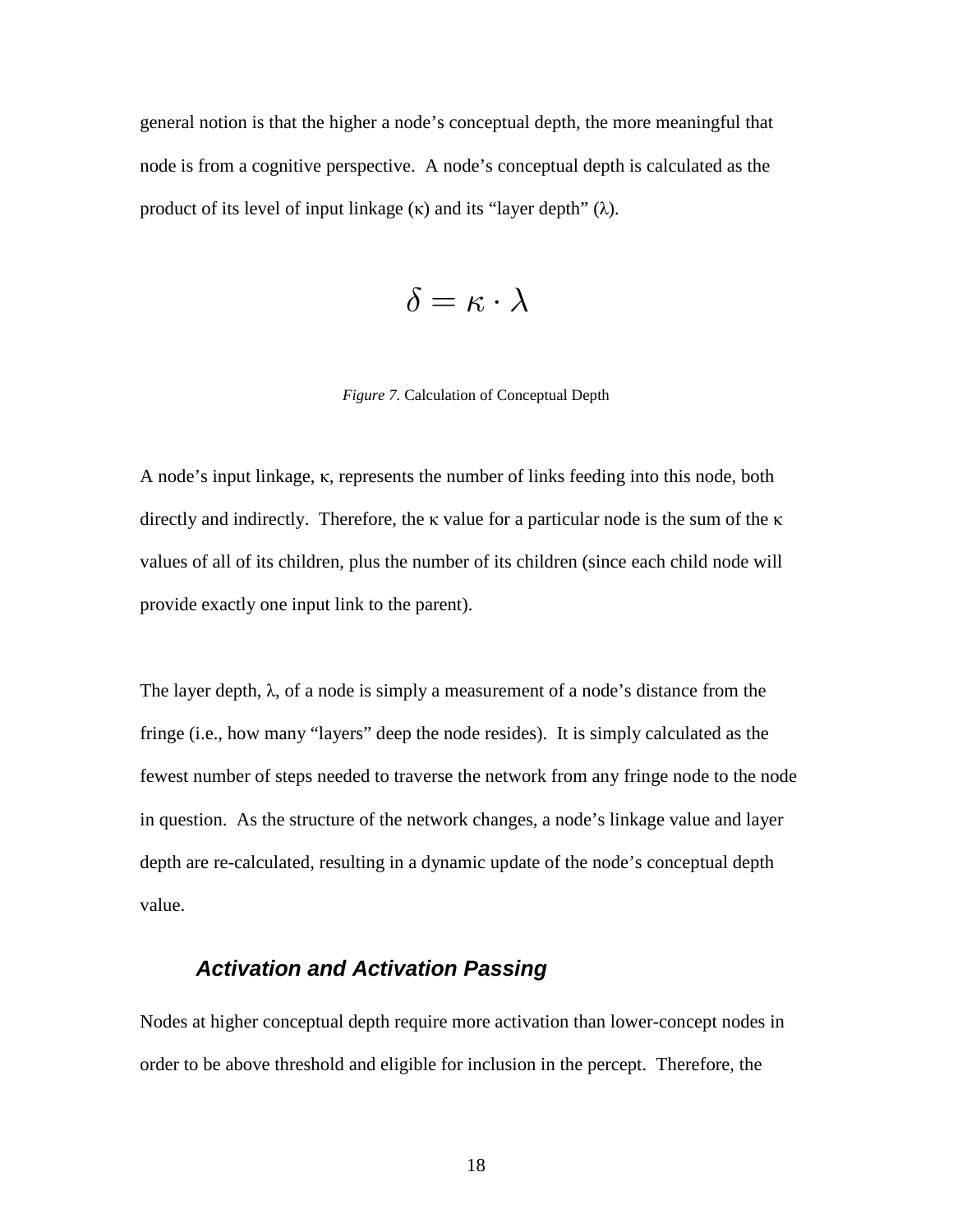activation threshold (τ) of a node is calculated as a function of the node's conceptual depth.

$$
\tau = \delta \cdot U \cdot R
$$

#### *Figure 8.* Calculation of Activation Threshold

In the formula above, U is the activation base unit and R is the threshold increase rate. Both U and R are simple constants used as scalar values for dynamically calculating a node's activation threshold. In the current implementation of PAMnet, U is set to 50 and R is set to 1.05. These values were arrived at through experimentation (see section 7, *Testing*).

When a node's activation level rises above threshold, it is considered to be a part of the percept. Conceptually, it is often convenient to think of nodes in PAMnet as being "on" or "off", depending upon whether the node's activation level is above or below threshold (and, in fact, nodes are visually represented this way in the ALife environment created for prototyping and experimentation – see section 7, *Testing*). However, it is important to remember that, although nodes can be represented in a binary state – "on" or "off" (i.e., above or below threshold) – they actually reflect a range of activation values of zero and above. This makes PAMnet nodes well-suited for representing continuous or "fuzzy" domains that demand subtle representations of environmental qualia (for example, "tallness" or "coldness").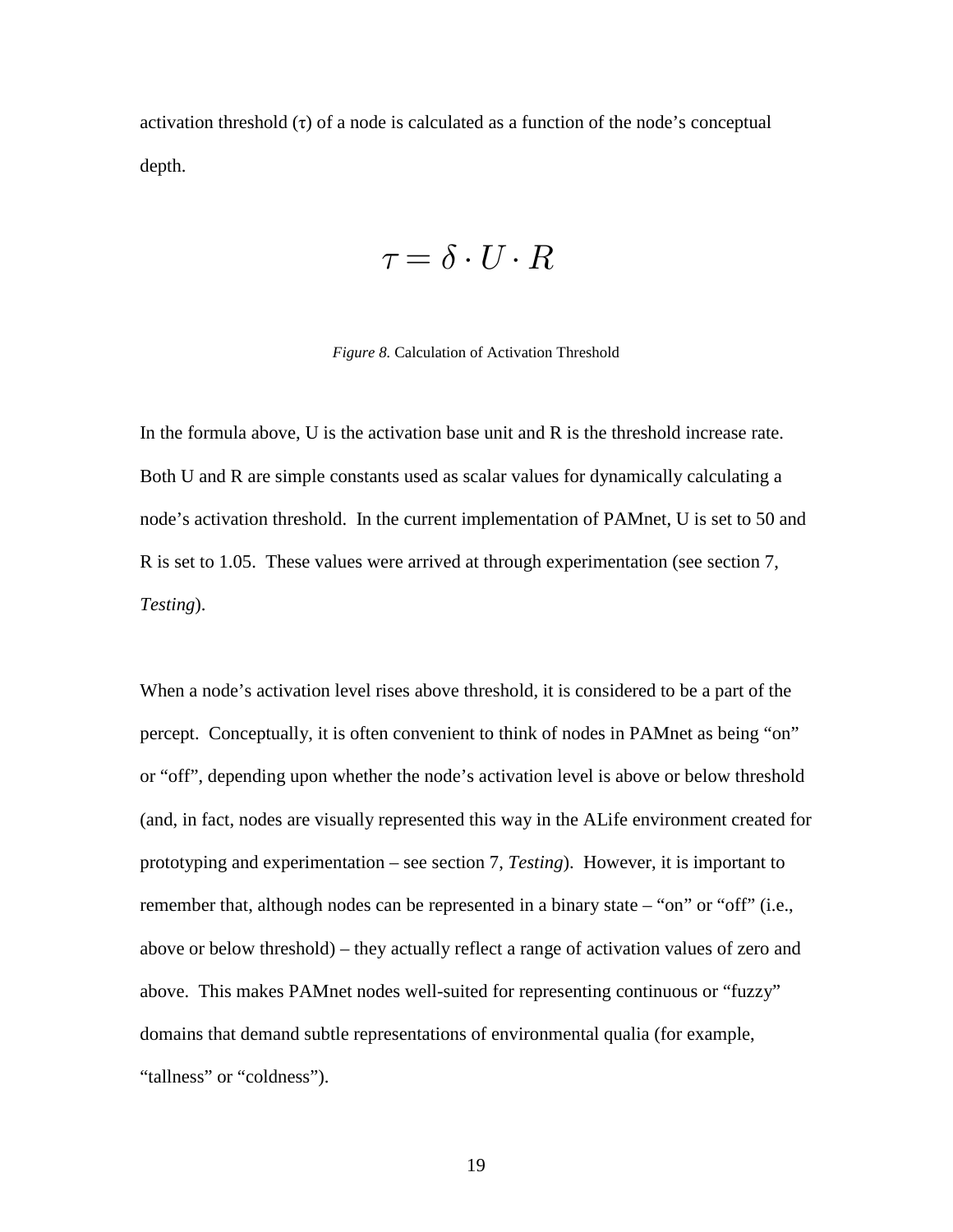In addition to becoming part of the percept when its activation rises above threshold, a node also passes on its activation level to its parent node(s). In the radial diagram shown in figure 1 (see section 6.2, *Network Structure*), this can be envisioned as activation passing inward from the fringe of the network (lower conceptual depth) towards the center (higher conceptual depth). In the current PAMnet implementation, each node passes its full activation value to its parent node(s).

The processes described above – current activation decay, current activation excitation and activation passing – occur each and every cognitive cycle as part of a synchronous and serial process. In biological systems, cognitive cycles are thought to be asynchronous and cascading, with consciousness being serial. Future implementations of PAMnet could take advantage of a multi-threading approach in order to achieve some level of parallelism in node processing. However, in any non-trivial environment (especially if perceptual learning is enabled), the likely number of extant nodes will dictate some "grouping" of nodes per thread. It's very unlikely that each node would have its own thread devoted to its individual computational needs.

#### **Domain Interoperability**

A key component of the domain independence achieved by PAMnet is the *easy* and *rapid* application of the system across multiple domains. In order to facilitate this interoperability between domains, the PAMnet system was designed from the beginning to have a static, serialized XML representation. This file-based representation allows for the easy transfer of domains between systems, offline manual editing of domains for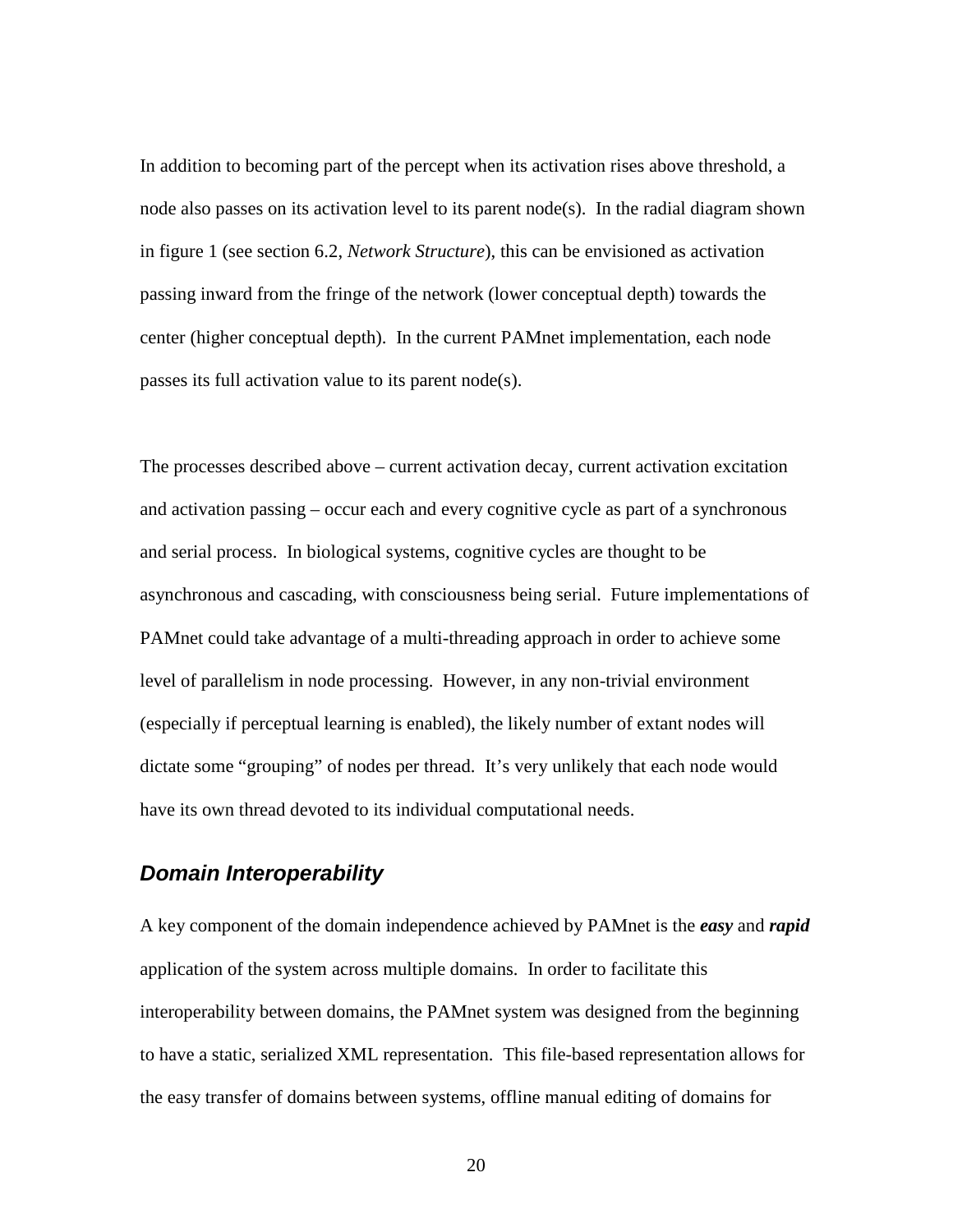knowledge engineering purposes, as well as the easy application of PAMnet to several different domains with minimal re-tooling necessary on the part of the user.

Import and export features are built directly into the PAMnet system. The export feature allows the user to create a "snapshot" of a running network at any given time. Importing from a previously saved (or manually created) XML representation will clear current memory contents and load an entirely new PAMnet structure. In addition to allowing for the storage and reloading of the network's structure, all node contents are also serialized to file, including both current and base activation levels. In this way, the actual state of perceptual memory at any given moment in time can be exported, stored and retrieved later allowing for great flexibility in testing and experimentation.

The structure of the offline file representation is a proprietary XML format reflecting the structure and architecture of the PAMnet implementation (see Figure 9).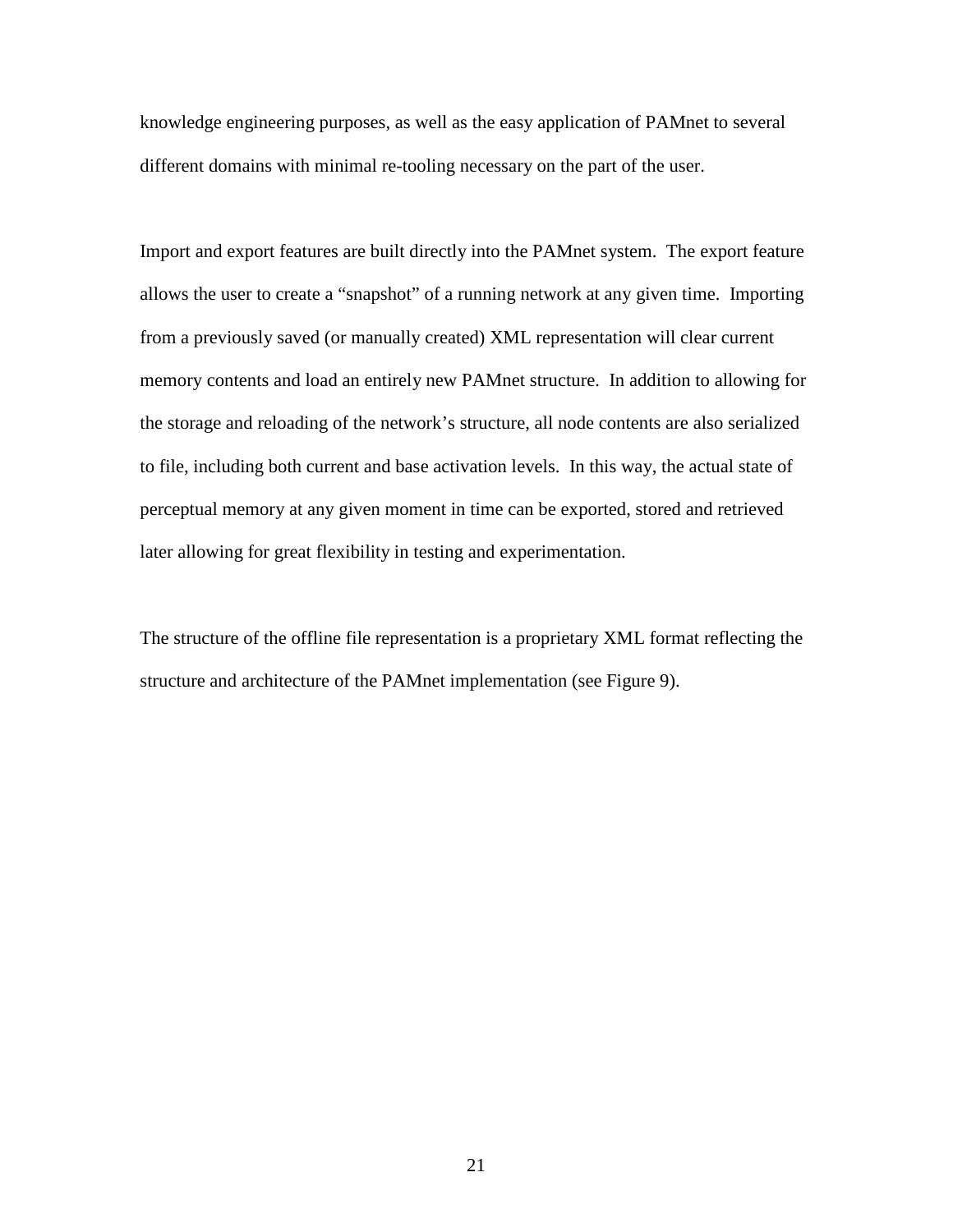```
<PAMnetXML> 
   <NodeXML> 
     <nodeID>d4103b32-1b6b-4b78-b1c5-2f72b2f5979b</nodeID> 
     <nodeLabel>LEFT_SEMI</nodeLabel> 
     <baseLevelActivation>0</baseLevelActivation> 
     <currentActivation>0</currentActivation> 
     <linkedNodeId>0861658c-8744-4e0b-9255-9d63160e2e74</linkedNodeId> 
   </NodeXML> 
   <NodeXML> 
     <nodeID>481e77da-9a51-47a9-9c8b-791c33a5f2bc</nodeID> 
     <nodeLabel>RIGHT_SEMI</nodeLabel> 
     <baseLevelActivation>0</baseLevelActivation> 
     <currentActivation>0</currentActivation> 
     <linkedNodeId>0861658c-8744-4e0b-9255-9d63160e2e74</linkedNodeId> 
   </NodeXML> 
   <NodeXML> 
     <nodeID>af8b93e9-6622-4868-afc0-64476a8abf60</nodeID> 
     <nodeLabel>HORIZ_LINE</nodeLabel> 
     <baseLevelActivation>0</baseLevelActivation> 
     <currentActivation>0</currentActivation> 
     <linkedNodeId>513a8365-2b0a-49f4-af27-e5a98d820327</linkedNodeId> 
     <linkedNodeId>63cd341e-681f-4279-b2e4-27c7bd18535f</linkedNodeId> 
   </NodeXML> 
… 
</PAMnetXML>
```
*Figure 9.* Sample PAMnet XML File

The root node of the PAMnet'x XML representation is named <PAMnetXML> and contains one or more <NodeXML> elements. Each <NodeXML> element contains several elements, each pertaining to the logical contents of a PAMnet node, as well as two additional data elements. A node "label" is a human-readable name for the node. This label is strictly optional and has no bearing on PAMnet's runtime functionality. If present, however, the label will be used in the visualization feature in the current PAMnet Java application. This visualization feature displays a network representation of PAMnet to the user for informal inspection of the network contents and structure. If present in the XML, the label of each node will also be displayed. In addition, one or more <linkedNodeId> elements may be present within a node's XML representation. These elements represent the identifiers of all nodes to which this node is connected in a feed-forward fashion (i.e., increasing conceptual depth). In this way, the PAMnet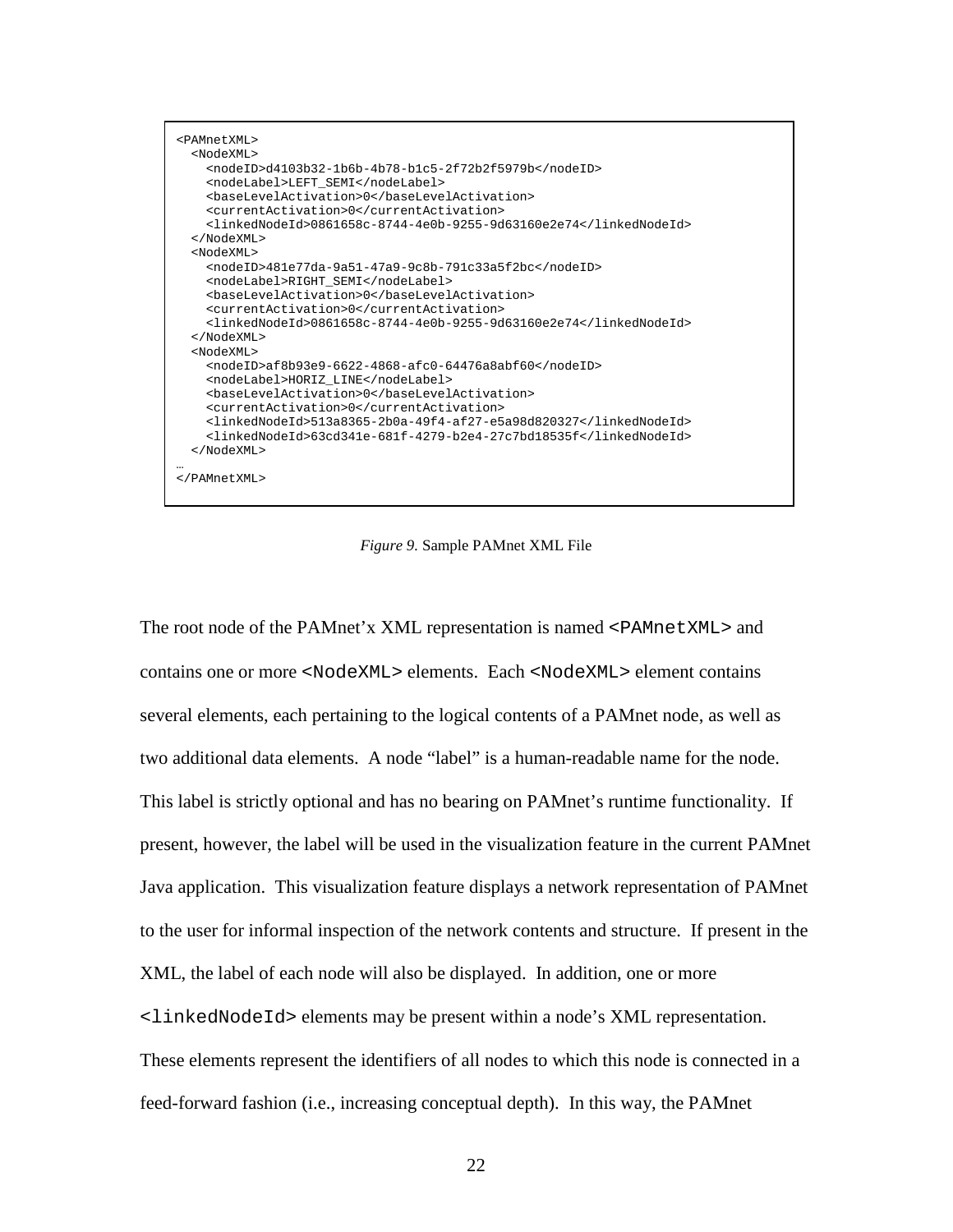application can traverse the network in a uni-directional fashion by reading the contents of the XML file in order to re-construct the network. Though this reconstruction is done by traversing the XML contents serially and building the network from the bottom up, do note that, once constructed, the current PAMnet implementation does store links as bidirectional connections and, thus, also allows for a top-down network traversal.

### **Development Environment**

PAMnet was implemented entirely in Java, specifically using Sun Microsystem's Java Development Kit (JDK), version 1.5.

## **5. Testing**

This section describes the application environment used to test the PAMnet implementation, as well as difficulties encountered during the implementation, testing process used, and parameter tuning done as part of the project's development.

#### **Domain**

Testing of PAMnet was done using a simple Artificial Life (ALife) domain specially constructed for the purpose of providing a framework for experimentation. This ALife domain consists of a 4x4 tiled gridworld containing a simulated agent program and several simple domain world objects.

In this ALife implementation, the agent itself has no automated behavior mechanism or any other cognitive functionality besides perception via PAMnet. A human user must control the agent's movements through the gridworld using computer keyboard controls.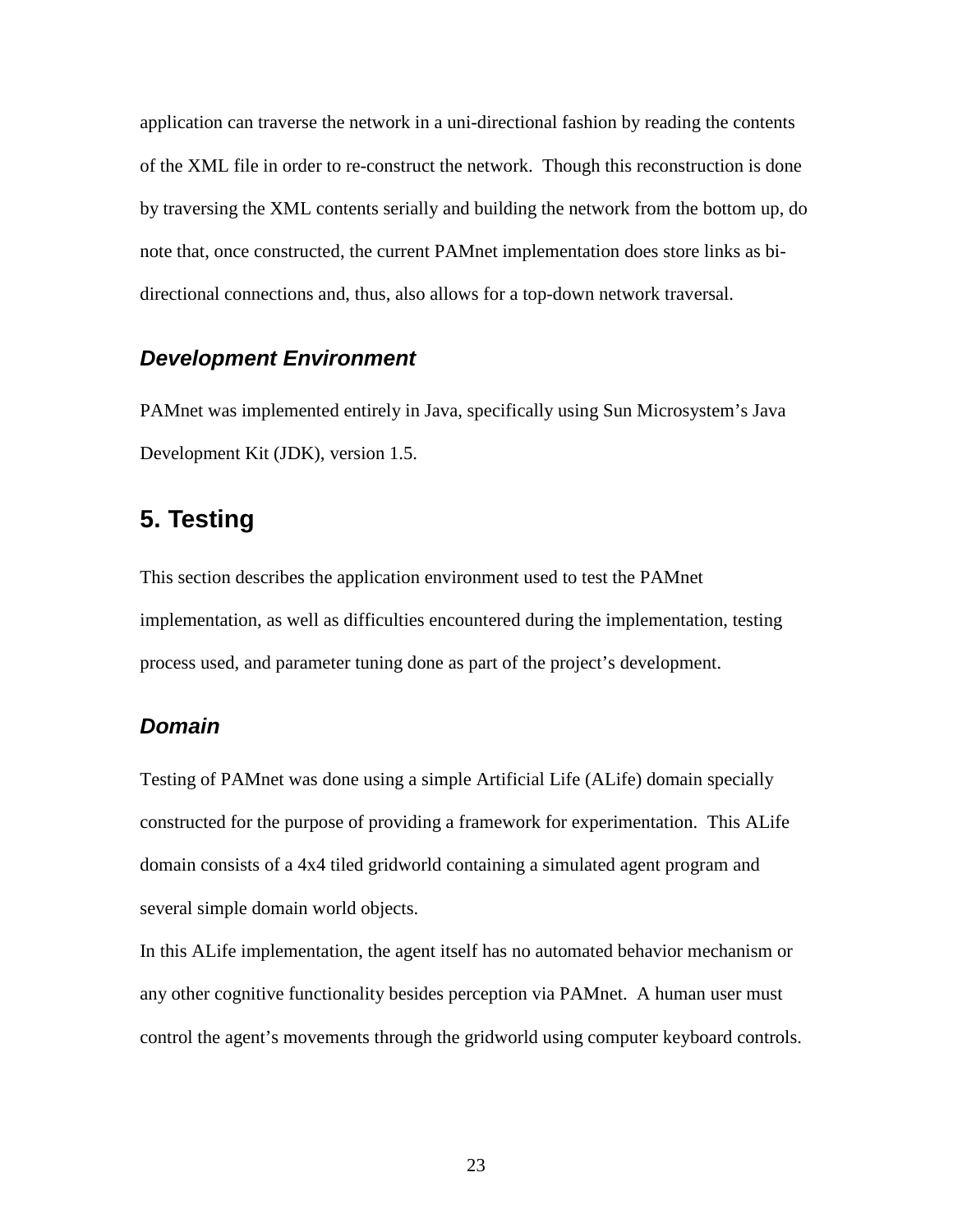The objects that exist in this ALife world are simple and discrete software structures that follow a very basic pattern of composition. Each object is composed of a set of primitive features that correspond exactly to an array of fringe nodes (primitive feature detectors) in the PAMnet structure. For example, the "Rock" object (see Figure 10), the most basic object in the domain, is composed of two semi-circles  $(\bullet, \bullet)$ . An "Apple", by comparison, is also composed of two semi-circles, but also has a vertical line. Color, though shown for clarification, is not a feature of the domain world – that is, the agent does not sense colors. As the agent moves around the domain world, it senses the features of objects anytime it enters a square occupied by an object. The primitive features that the agent can sense include semi-circles, vertical lines, horizontal lines and smells (olfactory stimulation). The smells have no visual representation in the worldview above (though they could be given one, if desired), but consist of five different odor primitives, combinations of which are given off by the tree, apple and orange objects.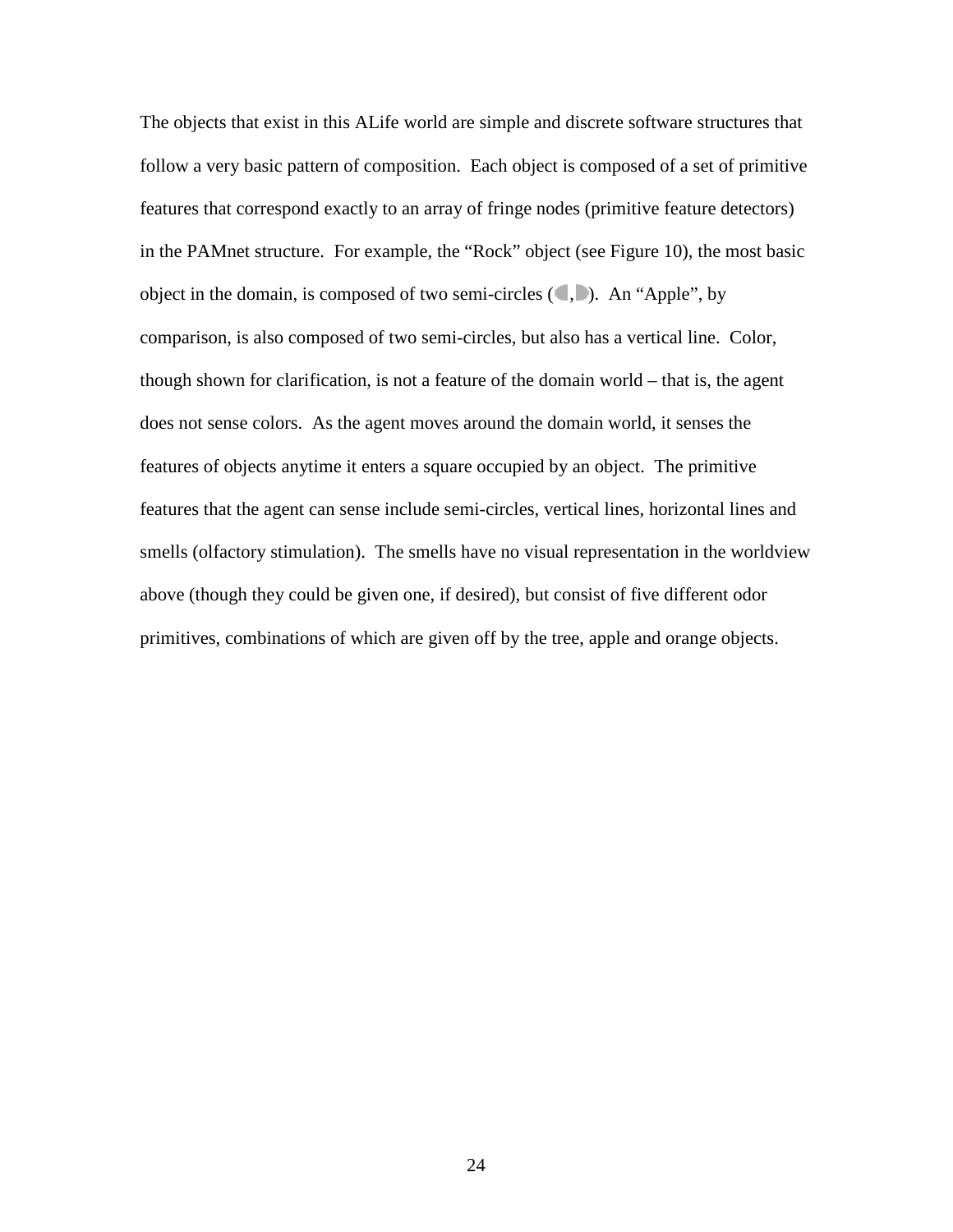

*Figure 10.* Experimental ALife Domain with Labels for World Objects

When the agent enters a grid space containing an object, the agent senses the object through the activation of feature detectors corresponding to the constituent features of the object encountered. For example, when a space containing a "Rock" object is encountered, the "left semi-circle" and "right semi-circle" primitive features are sensed and activated.

Since learning has not been enabled for this version of PAMnet, a network structure that corresponds to this domain world was constructed manually. It is this PAMnet structure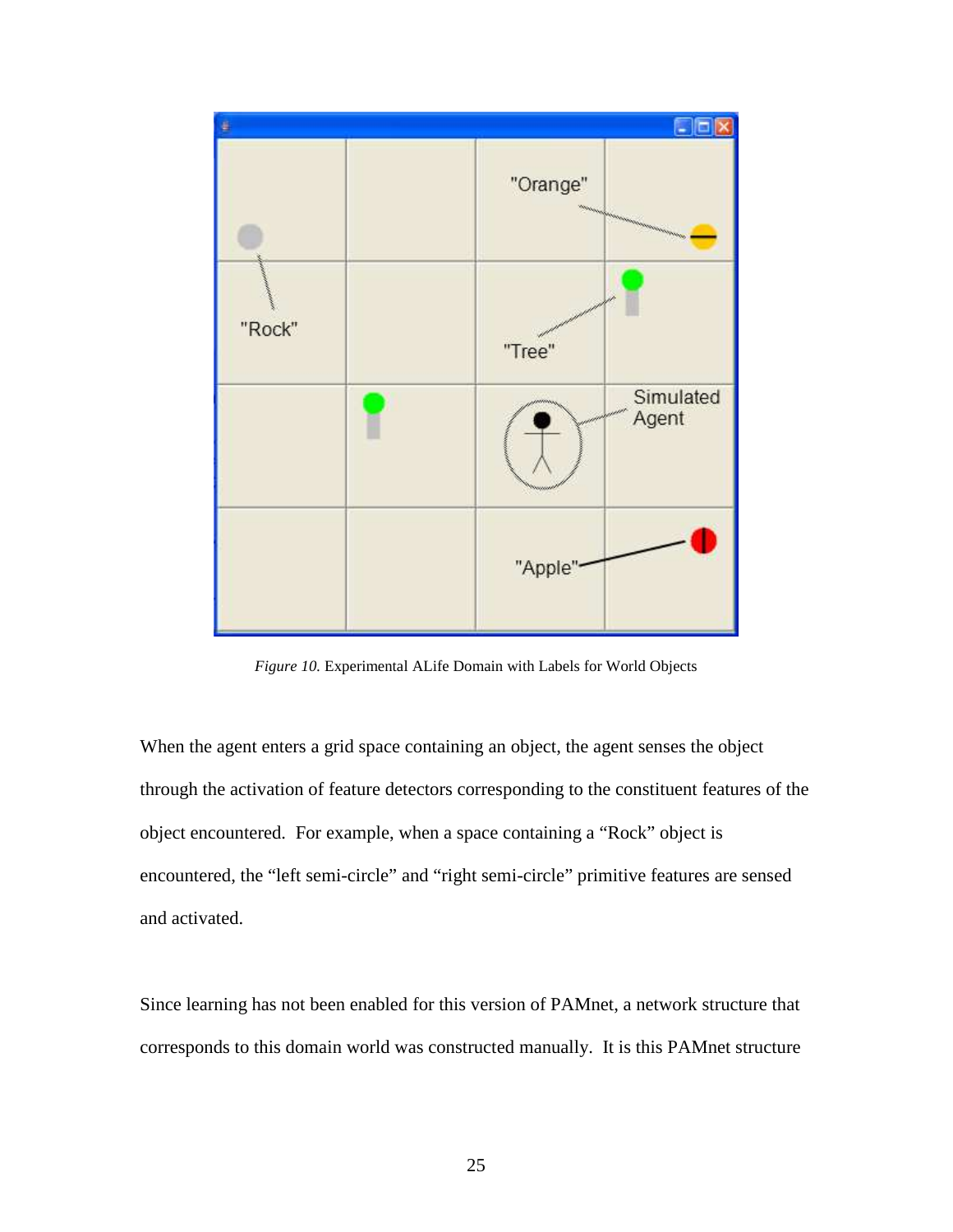that was used as the basis for testing, experimentation and parameter tuning as part this project (see Figure 11).



*Figure 111.* PAMnet Structure for ALife Domain

Note that the rectangle object, though represented within the PAMnet, is not actually an extant object itself in the domain world (it's a higher-level feature detector). It only exists as a component of the "Tree" object and is used as an internal representation and abstraction of a "Tree" object's more primitive features (i.e., lines and intersections).

## **Difficulties**

During the implementation of PAMnet, a few difficulties had to be overcome. Much of PAMnet's structure and functionality was based on the Slipnet component of Hofstadter and Mitchell's Copycat architecture (Mitchell, 1993). However, Mitchell's initial Slipnet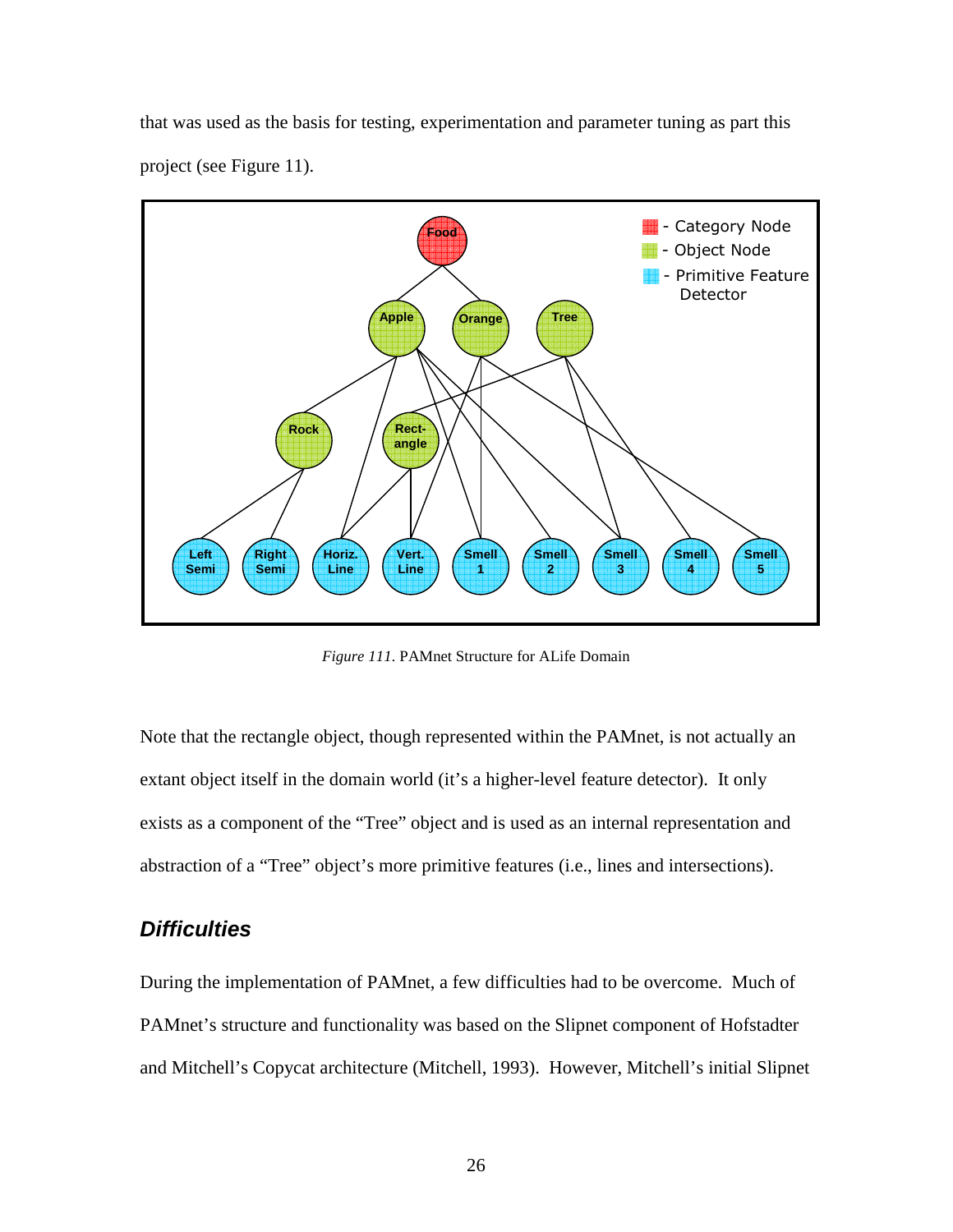implementation was done in a domain-specific way, intended for application as an analogy-making inference engine. As such, several modifications were necessary in order for this approach to be viable in a domain-independent fashion. Specifically, Mitchell's calculation of conceptual depth for each node of the Slipnet was hard-coded and arbitrarily assigned, based on the context of the node within the larger problem space. For this domain independent version, a conceptual depth calculation was arrived at (see section 6.3.4), such that the conceptual depth value for any given node could be calculated automatically.

In addition, two free variables were introduced into the PAMnet system that required considerable tuning. These are U, the activation base unit and R, the threshold increase rate. Both of these variables are involved in the activation passing function and required tuning through trial and error, in order to strike the correct balance with PAMnet's current activation decay function. When tuned improperly, two erroneous behaviors were observed:

- 1. When R was tuned too low, the decay function dominated, resulting in few or no nodes ever achieving threshold and, subsequently, the object/category nodes being sensed never achieved activation.
- 2. When U was tuned too high, the activation passing function dominated. In turn, not only did the relevant objects receive activation above threshold, so did every other connected node in the network, disabling the agent's recognition capabilities.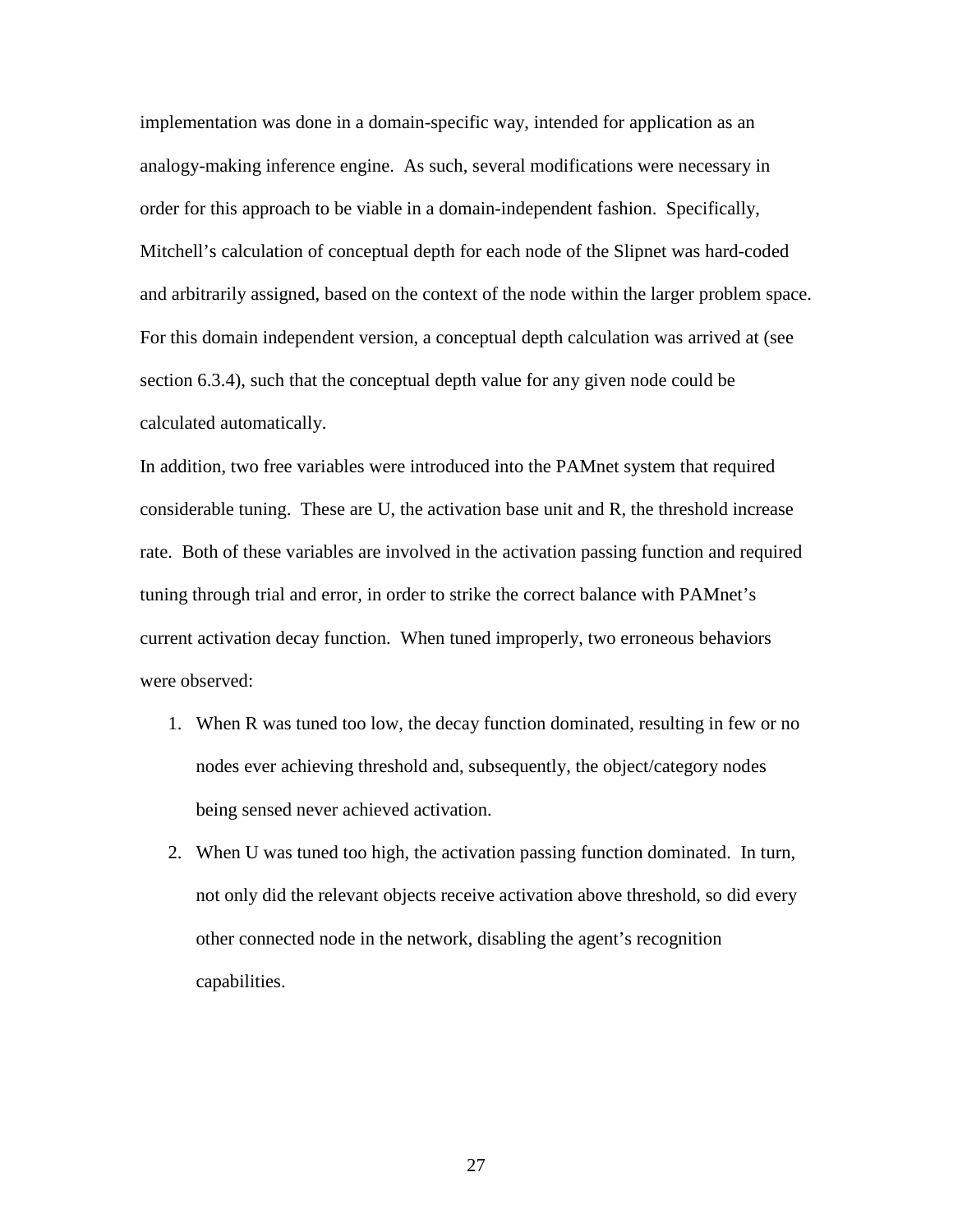When both variables were properly tuned, only the relevant nodes corresponding to the domain objects being perceived in the ALife world (as well as the lower-concept nodes feeding into them) received activation above threshold. Though activation was still being iteratively injected into the network, the system stabilized very quickly into the correct configuration.

## **6. Conclusion**

Through the application of concepts, models and theories from multiple scientific disciplines, including Computer Science, Artificial Intelligence, Cognitive Psychology and Neuroscience, the LIDA system is taking a deliberate step towards the goal of creating a unified cognitive model within the context of an autonomous software agent. As part of that effort, PAMnet provides a robust, scaleable and domain-independent perceptual mechanism upon which future work may be based. Most importantly, it forms the framework with which a perceptual learning mechanism can be built. The nodal structure of PAMnet also provides the common currency for processing throughout the rest of the LIDA system, including its memory and behavior modules. In this way, PAMnet provides a clean, stable and uniform architecture for LIDA, as well as a functional perceptual system that can be applied to virtually any domain or autonomous agent system.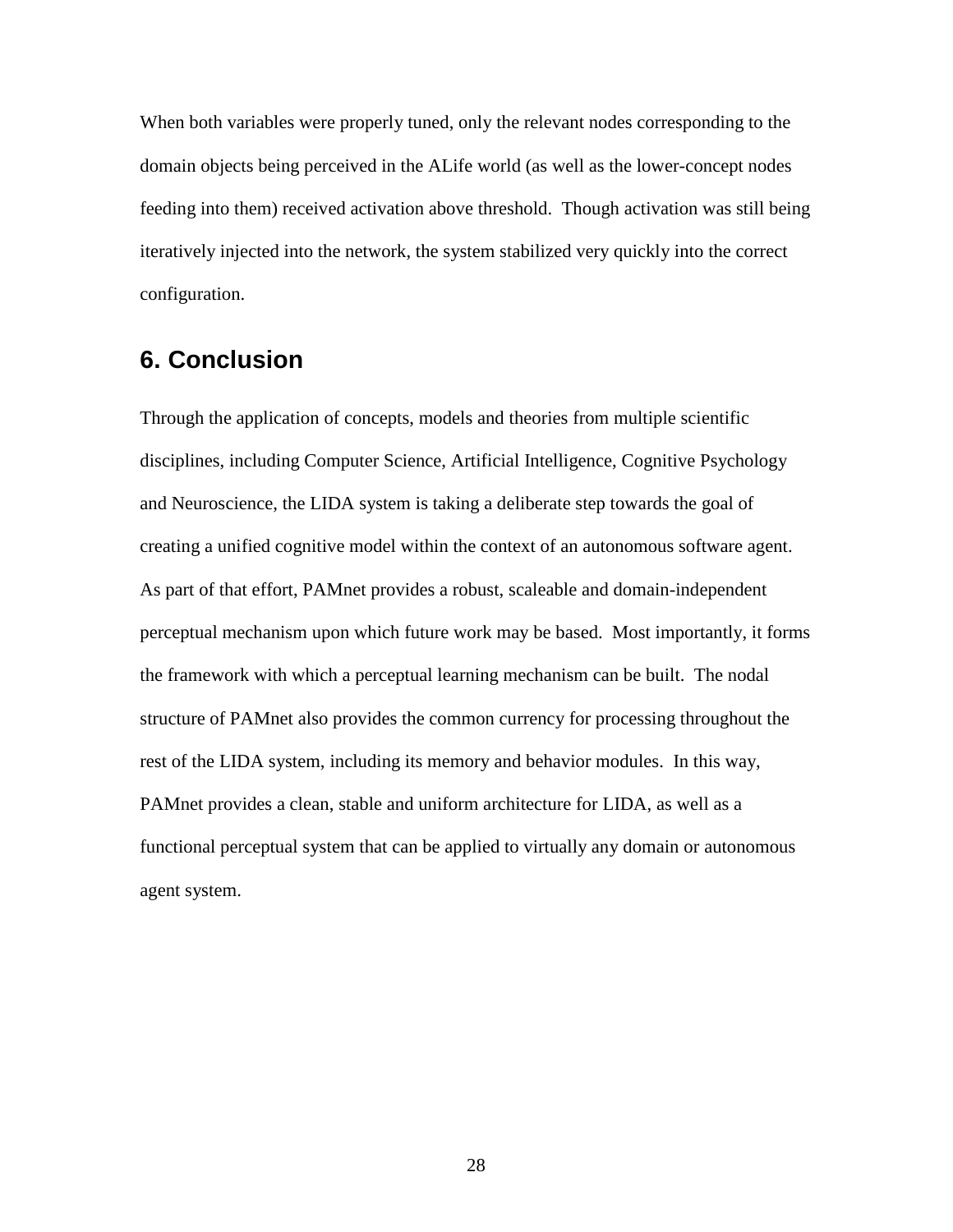# **7. References**

Baars, B. J. (1988). *A Cognitive Theory of Consciousness*. Cambridge: CambridgeUniversity Press.

Baars, B. J. (1997). *In the Theater of Consciousness*. Oxford: Oxford University Press.

Baars, B. J., and S. Franklin. (2003). *How conscious experience and working memory interact.* Trends in Cognitive Science 7:166–172.

Baddeley, A. D. (2000). *The episodic buffer: a new component of working memory?* Trends in Cognitive Science 4:417-423.

Barsalou, L. W. (1999). *Perceptual symbols systems*. Behavioral & Brain Sciences, **22**, pp 577-660.

Biederman, I. (1987). *Recognition-by-Components: A Theory of Human Image Understanding*. Psychological Review, 94, 115-147.

Edelman, G. M. (1987). *Neural Darwinism*. New York: Basic Books.

Ericsson, K. A., and W. Kintsch. (1995). *Long-term working memory*. Psychological Review 102:211-245.

Franklin, S. (1995). *Artificial Minds*. Cambridge MA: MIT Press

Franklin, S. (2005). *Perceptual Memory and Learning: Recognizing, Categorizing, and Relating*. Symposium on Developmental Robotics; American Association for Artificial Intelligence (AAAI). Stanford University, Palo Alto CA, USA. March 21-23, 2005.

Franklin, S., and Graesser, A. 1999. *A Software Agent Model of Consciousness.* Consciousness and Cognition 8:285-305.

Franklin, S., and Graesser, A. (1996). *Is it an Agent, or just a Program? Taxonomy for Autonomous Agents*, Proceedings of the Third International Workshop on Agent Theories, Architectures, and Languages. Vienna, Austria: Springer-Verlag.

Kanerva, P. (1988). *Sparse Distributed Memory*. Cambridge MA: The MIT Press.

Minsky, Marvin. (1985). *Society of Mind*. New York: Simon and Schuster.

Mitchell, M. (1993). *Analogy-Making as Perception*. Cambridge, MA: MIT Press/Bradford Books.